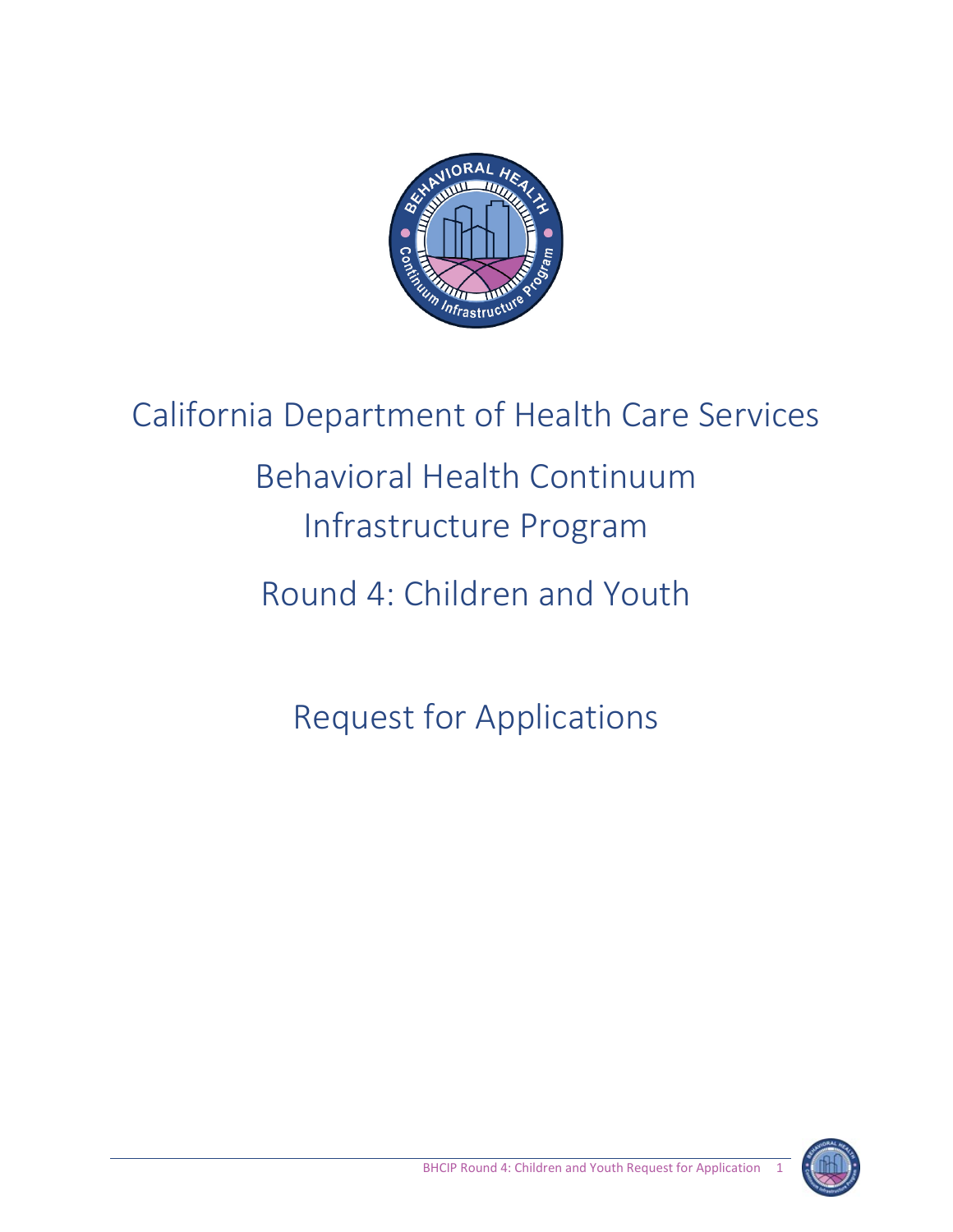## <span id="page-1-0"></span>Contents

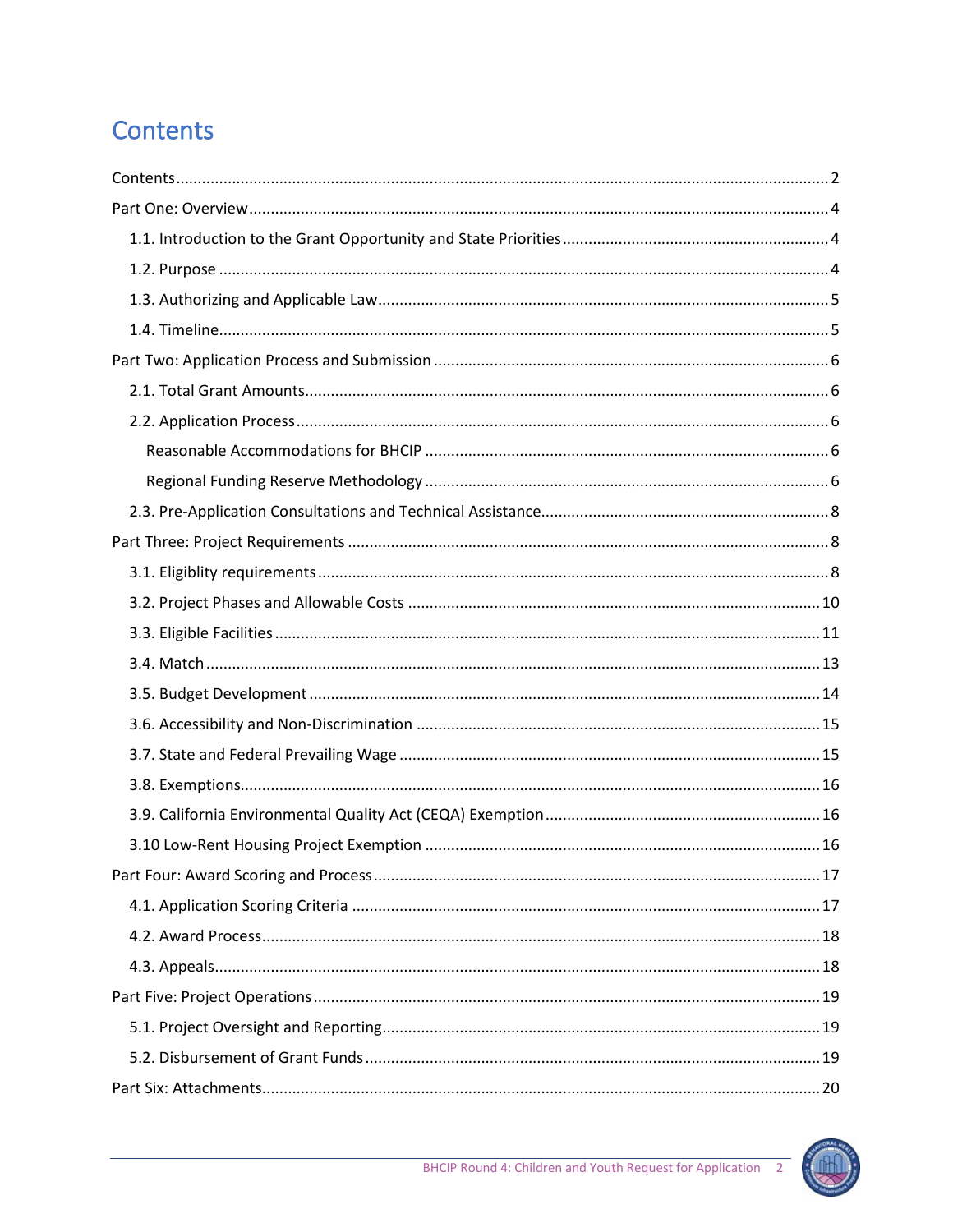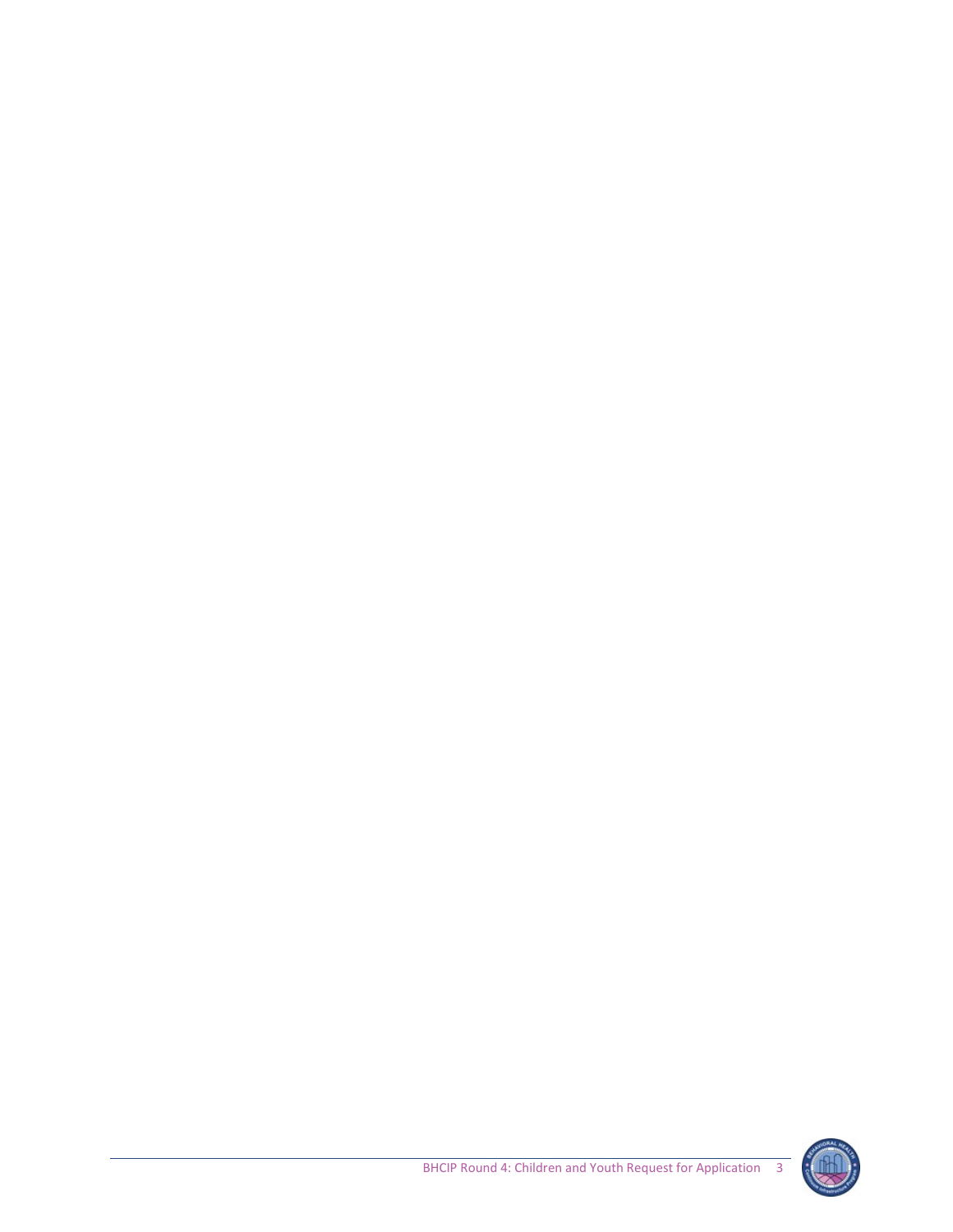## <span id="page-3-0"></span>Part One: Overview

#### <span id="page-3-1"></span>1.1. INTRODUCTION TO THE GRANT OPPORTUNITY AND STATE PRIORITIES

The California Department of Health Care Services (DHCS) has launched the Behavioral Health Continuum Infrastructure Program (BHCIP) to address historic gaps in the state's behavioral health and long-term care continuum and meet the growing demand for services and supports across the life span. DHCS was authorized through 2021 [legislation](https://leginfo.legislature.ca.gov/faces/codes_displayText.xhtml?lawCode=WIC&division=5.&title=&part=7.&chapter=1.&article=) to establish BHCIP and award approximately \$2.1 billion to construct, acquire, and expand properties and invest in mobile crisis infrastructure related to behavioral health.

BHCIP is designed to address the following State Priorities:

- Invest in behavioral health and community care options that advance racial equity
- Seek geographic equity of behavioral health and community care options
- Address urgent gaps in the care continuum for people with behavioral health conditions, including seniors, adults with disabilities, and children and youth
- Increase options across the life span that serve as an alternative to incarceration, hospitalization, homelessness, and institutionalization
- Meet the needs of vulnerable populations with the greatest barriers to access, including people experiencing homelessness and justice involvement
- Ensure care can be provided in the least restrictive settings to support community integration, choice, and autonomy
- Leverage county and Medi-Cal investments to support ongoing sustainability
- Leverage the historic state investments in housing and homelessness

#### <span id="page-3-2"></span>1.2. PURPOSE

DHCS is releasing BHCIP funds through six grant rounds targeting various gaps in the state's behavioral health facility infrastructure.

BHCIP Rounds 1, 2, and 3 were released in 2021 and early 2022:

- Round 1: Crisis Care Mobile Units, \$205M (including \$55M Substance Abuse and Mental Health Services Administration grant funding)
- Round 2: County and Tribal Planning, \$16M
- Round 3: Launch Ready, \$518.5M

The remaining BHCIP rounds will be released in 2022 and 2023:

- Round 4: Children and Youth, \$480.5M (the current round)
- Round 5: Behavioral Health Needs Assessment Phase One, \$480M
- Round 6: Behavioral Health Needs Assessment Phase Two, \$480.7M

The purpose of Round 4: Children and Youth is to address the significant gaps in behavioral health (mental health and substance use disorders) facilities for children and youth in California. According to the 2021 statewide needs assessment, Assessing the Continuum of Care for Behavioral Health Services

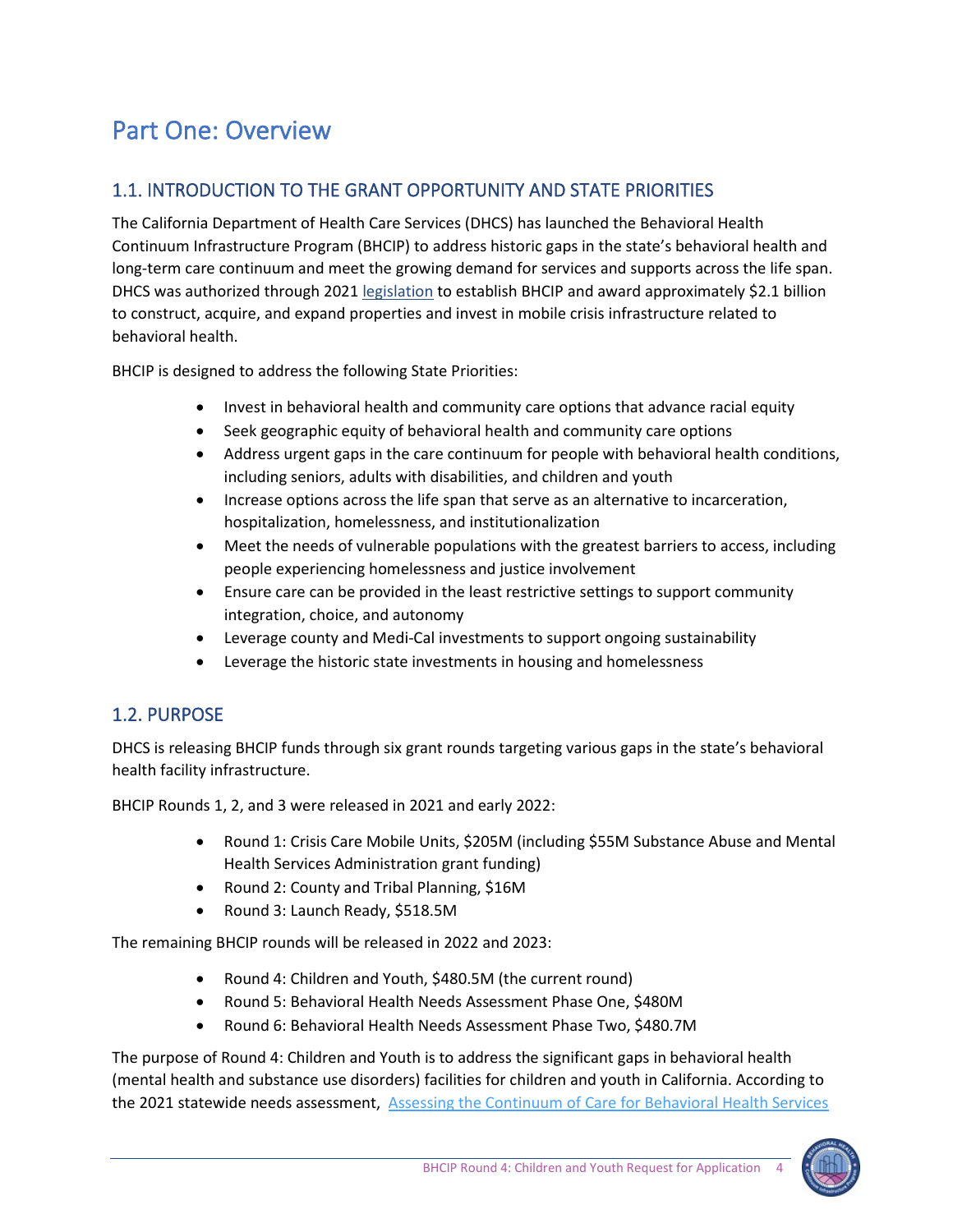[in California,](https://www.dhcs.ca.gov/Documents/Assessing-the-Continuum-of-Care-for-BH-Services-in-California.pdf) the mental health and well-being of California's children and youth (25 years and younger) are areas of concern for the state.<sup>[1](#page-4-2)</sup> Amid rising rates of children and youth experiencing behavioral health conditions, youth emergency department visits for mental health concerns, and youth suicides, there are limited treatment options available to children with significant mental health and substance use disorders. Across the state, there are regions and counties with limited or no treatment options for children and youth. The 2021 needs assessment identifies seven of the highest priorities, two of which focus on children and youth specifically:

- More treatment options are vital for children and youth living with significant mental health and substance use disorders.
- Prevention and early intervention provided through schools and other communitybased organizations are critical for children and youth, especially those who are at high risk.

The needs assessment also demonstrates that investment in infrastructure is required to support expansion of services and programs for children and youth. Stakeholders surveyed for the needs assessment repeatedly commented on the lack of both facilities to provide services and the means to renovate facilities to expand services.

BHCIP Round 4: Children and Youth will provide funding to construct, acquire, and rehabilitate real estate assets to expand the behavioral health continuum of treatment and service resources in settings that serve children and youth ages 25 and younger, including pregnant/postpartum women and their children, transition-age youth (ages 18–25), and their families. Round 4 will also fund facilities that serve Medi-Cal beneficiaries. Applications will only be accepted from projects that will use infrastructure funds to expand services in the identified eligible facilities (Section 3.3) for children, youth, and pregnant and postpartum women and their children. Awarded grant funds for Round 4 must be fully expended by 2027.

### <span id="page-4-0"></span>1.3. AUTHORIZING AND APPLICABLE LAW

BHCIP: [Welfare and Institutions Code, Division 5, Part 7](https://leginfo.legislature.ca.gov/faces/codes_displayText.xhtml?lawCode=WIC&division=5.&title=&part=7.&chapter=1.&article=)

#### <span id="page-4-1"></span>1.4. TIMELINE

#### **Table 1: Timeline for BHCIP Round 4: Children and Youth Applications**

| RFA release and application portal open        | June 1, 2022                            |  |
|------------------------------------------------|-----------------------------------------|--|
| Pre-application consultations                  | Beginning June 1, 2022; ongoing         |  |
| Informational webinar                          | June 14, 2022; 10:30 a.m.-12:00 p.m. PT |  |
|                                                | Please register here                    |  |
| Frequently Asked Questions (FAQ)               | Updated regularly and posted on website |  |
| Deadline to request a required pre-application | August 10, 2022                         |  |
| consultation                                   |                                         |  |
| Application due date                           | August 31, 2022                         |  |
| Award announcements                            | September 30, 2022                      |  |

<span id="page-4-2"></span><sup>1</sup> Assessing the Continuum of Care for Behavioral Health Services in California (January 10, 2022). This report was prepared for DHCS by Manatt Health with support from Dr. Anton Nigusse Bland.

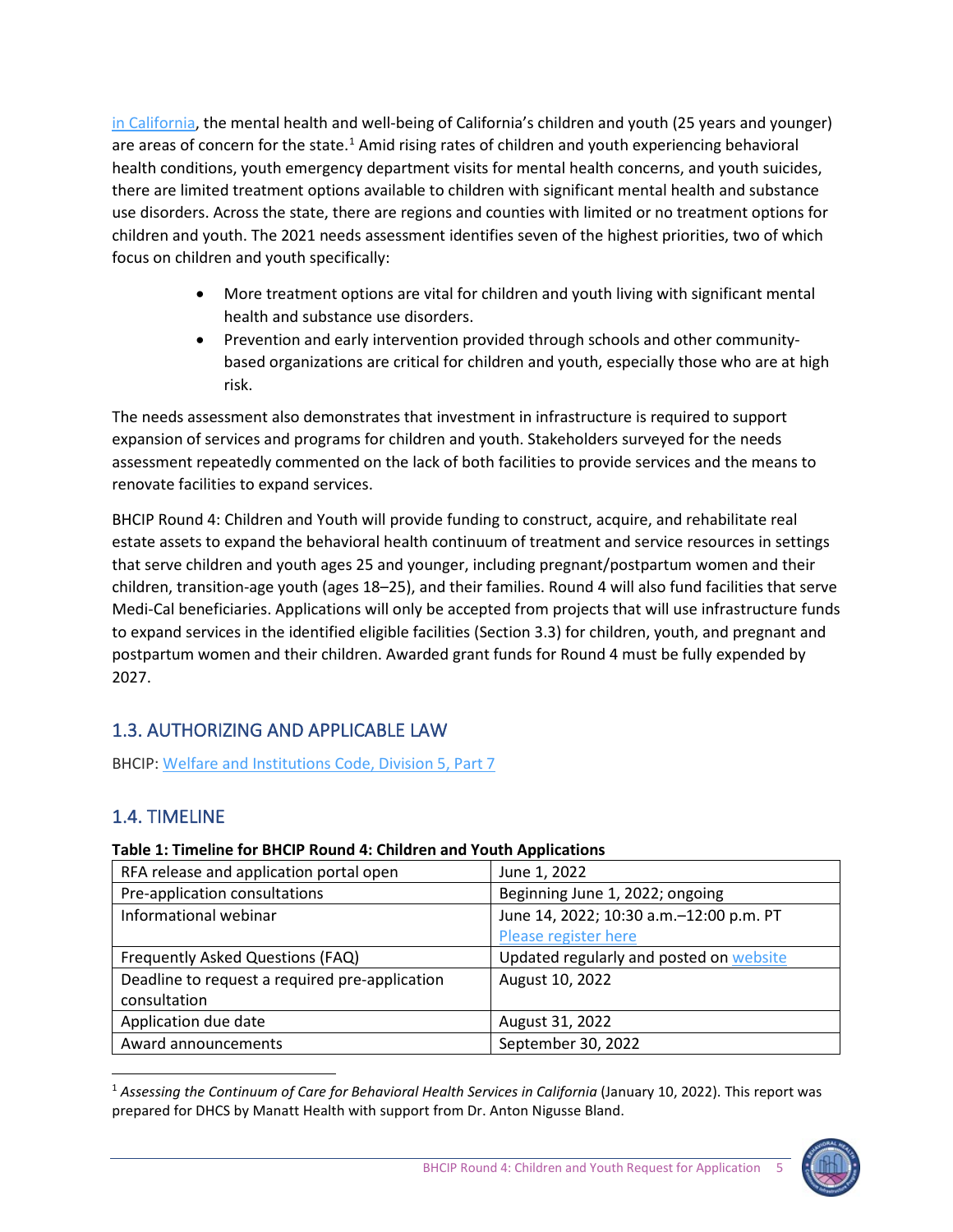## <span id="page-5-0"></span>Part Two: Application Process and Submission

#### <span id="page-5-1"></span>2.1. TOTAL GRANT AMOUNTS

**Round 4: BHCIP Children and Youth:** \$480,500,000 is available to construct, acquire, and rehabilitate real estate assets to expand the behavioral health continuum of treatment and service resources in settings that serve Californians ages 25 and younger, including pregnant/postpartum women and their children, transition-age youth, and their families. The Round 4: BHCIP Children and Youth will also fund facilities that serve Medi-Cal beneficiaries.

#### <span id="page-5-2"></span>2.2. APPLICATION PROCESS

Applications will be accepted electronically beginning **June 1, 2022**. Applications may not be hand delivered or mailed. The application and attachments, along with instructions for submission of the online application, can be found on th[e Improving California's Infrastructure website.](https://www.infrastructure.buildingcalhhs.com/grantees/cy/) No modified formats will be accepted. The deadline for applications will be **August 31, 2022**, at 5:00 p.m. PT. It is the applicant's responsibility to ensure that the submitted application is accurate. Reviewers may request additional clarifying information from the applicant.

The application is a public record that is available for public review pursuant to the California Public Records Act (CPRA, Chapter 3.5 [commencing with Section 6250] of Division 7 of Title 1 of the Government Code). After final awards have been issued, DHCS may disclose any materials provided by the applicant to any person making a request under the CPRA. Applicants are cautioned to use discretion in providing information not specifically requested, such as personal phone numbers and home addresses. If the applicant does provide such information, they will be waiving any claim of confidentiality and will have consented to the disclosure of submitted material upon request.

#### <span id="page-5-3"></span>**Reasonable Accommodations for BHCIP**

For individuals with disabilities, DHCS will provide assistive services such as reading or writing assistance and conversion of the RFA, questions/answers, RFA addenda, or other Administrative Notices in Braille, large print, audiocassette, or computer disk. To request copies of written materials in an alternate format, please send an email t[o BHCIP@dhcs.ca.gov](mailto:BHCIP@dhcs.ca.gov) or call (323) 545-6202.

#### <span id="page-5-4"></span>**Regional Funding Reserve Methodology**

DHCS will prioritize completed applications by geographic distribution to ensure the equitable and fair distribution of funds (see Table 2). BHCIP Round 4: Children and Youth will adopt a regional funding approach, similar to models used in other state-funded capital programs (for example, BHCIP Round 3: Launch Ready and Homekey). Counties are assigned to one of seven geographic regions, each with a specific funding amount reserved. The funding amounts for each region, along with the tribal set-aside and discretionary reserves, are listed below. Applicants within each region will compete against other applicants in that same region, thereby supporting geographic equity and funding disbursement across the state. If there are an insufficient number of competitive applications received from a region, this funding will be awarded at the DHCS's discretion.

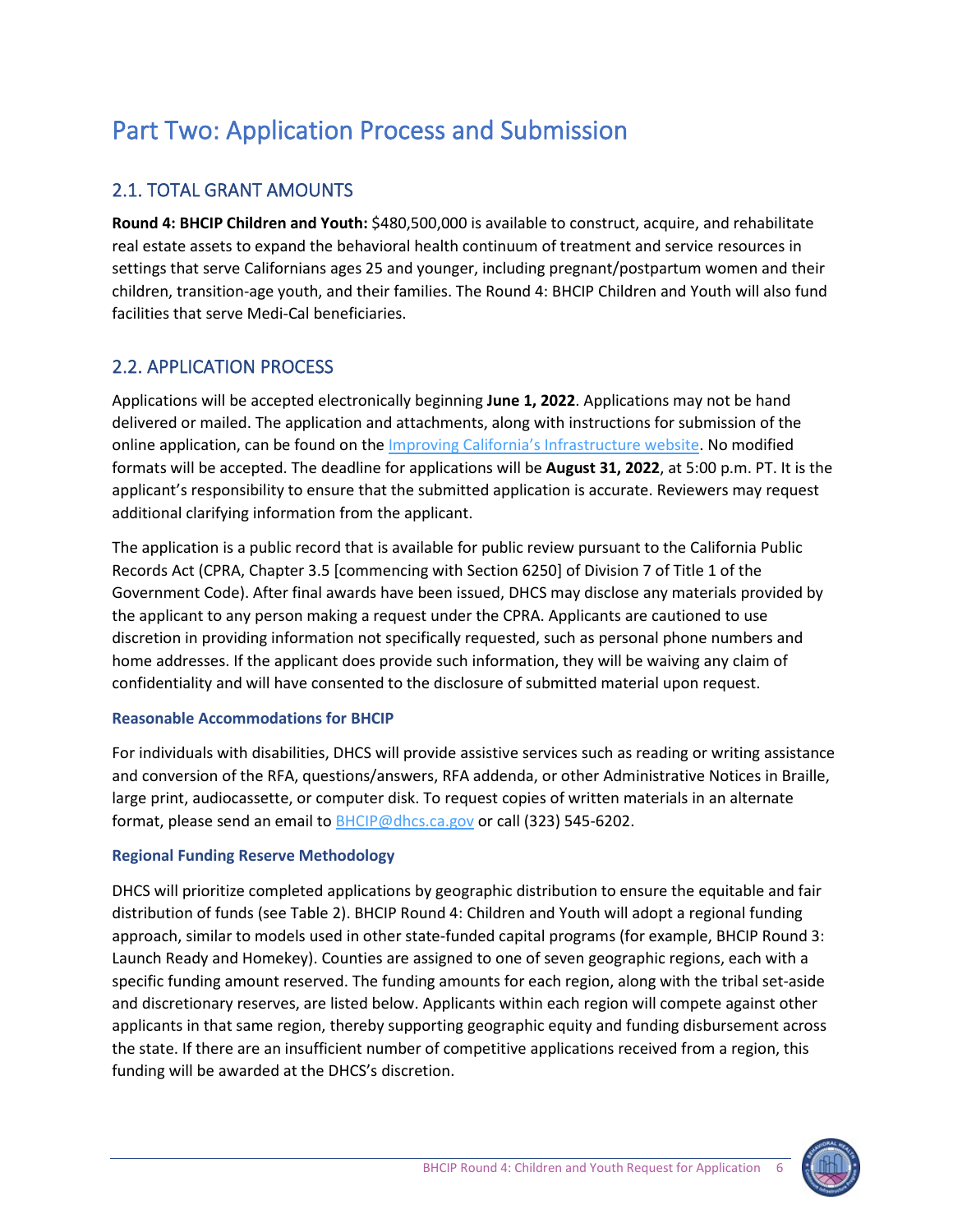DHCS will reserve up to 20 percent of the BHCIP Round 4: Children and Youth funds to ensure funding is effectively used to address and support the needs of vulnerable populations and gaps within the care continuum, consistent with the State Priorities. For example, this discretionary set-aside may be used to fund high-scoring projects in regions that have met their funding reserve.

For BHCIP funding reserves, a ratio of available Children and Youth funding to the Behavioral Health Subaccount County allocations has been used, with 5 percent set aside for tribal entities.

| <b>Counties by Geographic Distribution</b>                                                                                                                                                                                 | <b>Estimated Targeted Funding Levels</b><br>(less 20% discretionary and 5% tribal set-<br>asides)<br>(Total available: \$480,500,000) |
|----------------------------------------------------------------------------------------------------------------------------------------------------------------------------------------------------------------------------|---------------------------------------------------------------------------------------------------------------------------------------|
| <b>Los Angeles County</b>                                                                                                                                                                                                  | \$127,917,169                                                                                                                         |
| Bay Area: Alameda, Contra Costa, Marin, Napa, San<br>Francisco, San Mateo, Santa Clara, Solano, Sonoma                                                                                                                     | \$74,239,434                                                                                                                          |
| Southern California: Imperial, Orange, Riverside, San<br>Bernardino, San Diego, Ventura                                                                                                                                    | \$70,387,994                                                                                                                          |
| San Joaquin Valley: Fresno, Kern, Kings, Madera, Merced,<br>San Joaquin, Stanislaus, Tulare                                                                                                                                | \$41,287,303                                                                                                                          |
| Sacramento Area: El Dorado, Placer, Sacramento, Sutter,<br>Yolo, Yuba                                                                                                                                                      | \$21,827,664                                                                                                                          |
| Central Coast: Monterey, San Benito, San Luis Obispo,<br>Santa Barbara, Santa Cruz                                                                                                                                         | \$13,819,998                                                                                                                          |
| Balance of State: Alpine, Amador, Butte, Calaveras,<br>Colusa, Del Norte, Glenn, Humboldt, Inyo, Lake, Lassen,<br>Mariposa, Mendocino, Modoc, Mono, Nevada, Plumas,<br>Shasta, Sierra, Siskiyou, Tehama, Trinity, Tuolumne | \$15,700,438                                                                                                                          |
| <b>Tribal</b>                                                                                                                                                                                                              | \$24,025,000                                                                                                                          |
| Discretionary: The discretionary set-aside may also be<br>used to fund high-scoring projects in regions that have<br>met their funding reserve.                                                                            | \$91,295,000                                                                                                                          |

#### **Table 2: Regions and Counties**

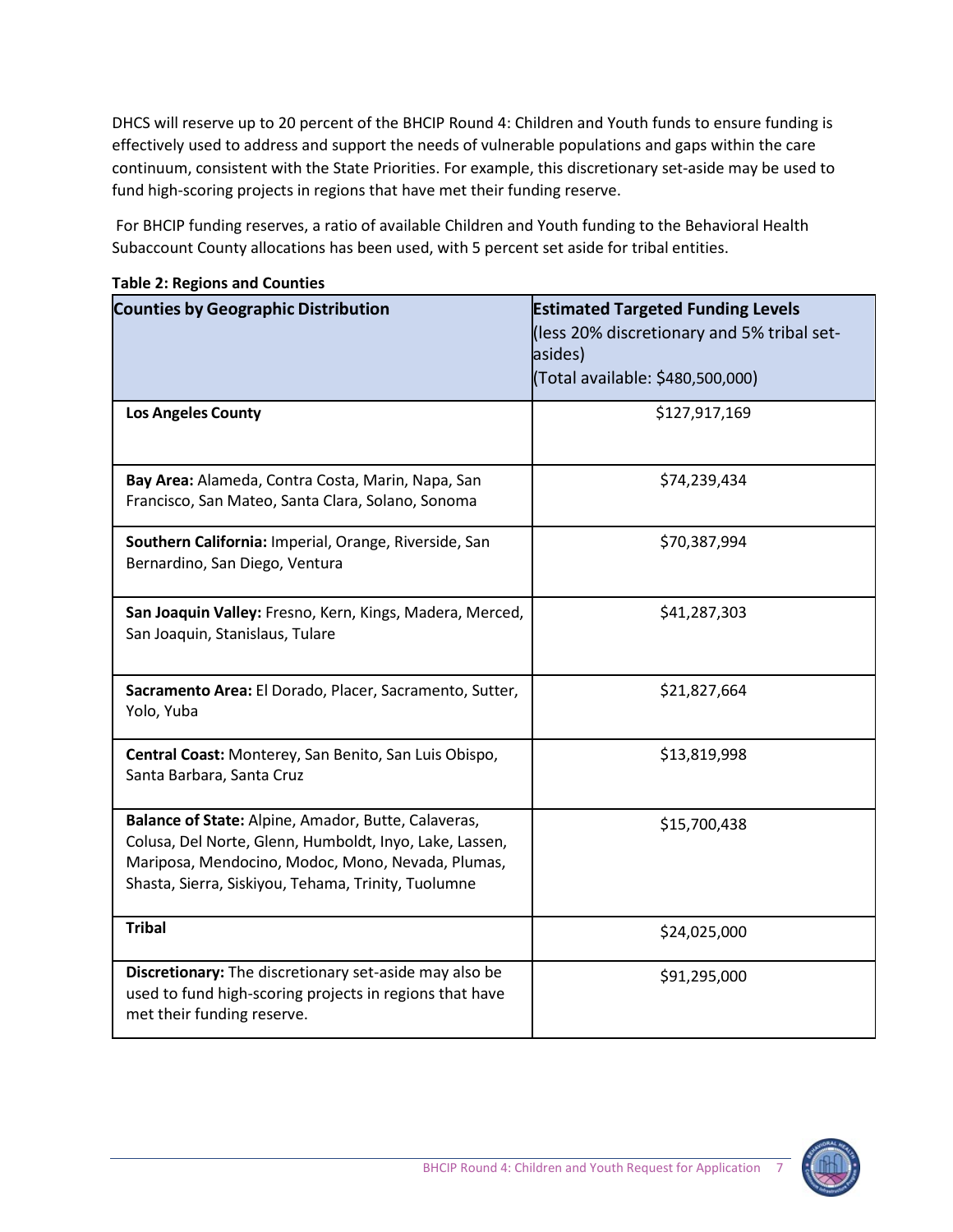#### <span id="page-7-0"></span>2.3. PRE-APPLICATION CONSULTATIONS AND TECHNICAL ASSISTANCE

Advocates for Human Potential, Inc. (AHP), a consulting and research firm focused on improving health and human services systems, is serving as the administrative entity for BHCIP. AHP assists state and local organizations to implement and evaluate a wide range of services focusing on mental health treatment and recovery, substance use disorder treatment and prevention, workforce development, homelessness, housing, long-term services and supports, and criminal justice.

Beginning in June 2022, and as part of the RFA process, AHP will provide pre-application consultations and individual agency/county technical assistance (TA) and will offer ongoing general training and TA throughout the life of the project. The deadline to request a pre-application consultation is three weeks prior to the application due date: **August 10, 2022**. Applicants are required to submit a request for a pre-application consultation and complete a survey to determine their understanding of the RFA requirements.

In addition, applicants will be required to discuss how the proposed project meets local and/or regional gaps identified in *Assessing the Continuum of Care for Behavioral Health Services*, as well as how it addresses the State Priorities. AHP implementation specialists will work with applicants to support them in these areas by connecting them with subject matter experts in real estate, financing, and programmatic best practices serving Californians ages 25 and younger, including pregnant and postpartum women and their children, and transition-age youth, along with their families. Additional information related to pre-application consultations and TA throughout the grant period can be found [online.](https://www.infrastructure.buildingcalhhs.com/training-and-technical-assistance/)

## <span id="page-7-1"></span>Part Three: Project Requirements

#### <span id="page-7-2"></span>3.1. ELIGIBLITY REQUIREMENTS

The population of focus for Round 4: Children and Youth is children and youth ages 25 and younger, including pregnant and postpartum women and their children, and transition-age youth, along with their families. All applicants must demonstrate how their infrastructure project will expand services for this population. Applicants can provide services for any of the subpopulations in this age group and are encouraged to provide family-based clinical services and supports that are culturally and linguistically appropriate for the target population. Regional models or collaborative partnerships to construct, renovate, or expand behavioral health facilities are encouraged to apply.

Eligible applicants for Round 4: Children and Youth funds include counties, cities, tribal entities ("tribal entity" shall mean a federally recognized Indian tribe, tribal organization, or urban Indian organization, as defined in Section 1603 of Title 25 of the United States Code), nonprofit organizations, and for-profit organizations whose projects implement and expand the State Priorities. Eligible entities may apply independently or may submit applications with partners or co-applicants to encourage innovative, comprehensive local and regional approaches.

For joint applications, the co-applicant(s) must be named in the grant application and must submit a letter(s) of commitment with the application. For purposes of this RFA, upon receiving an award, the

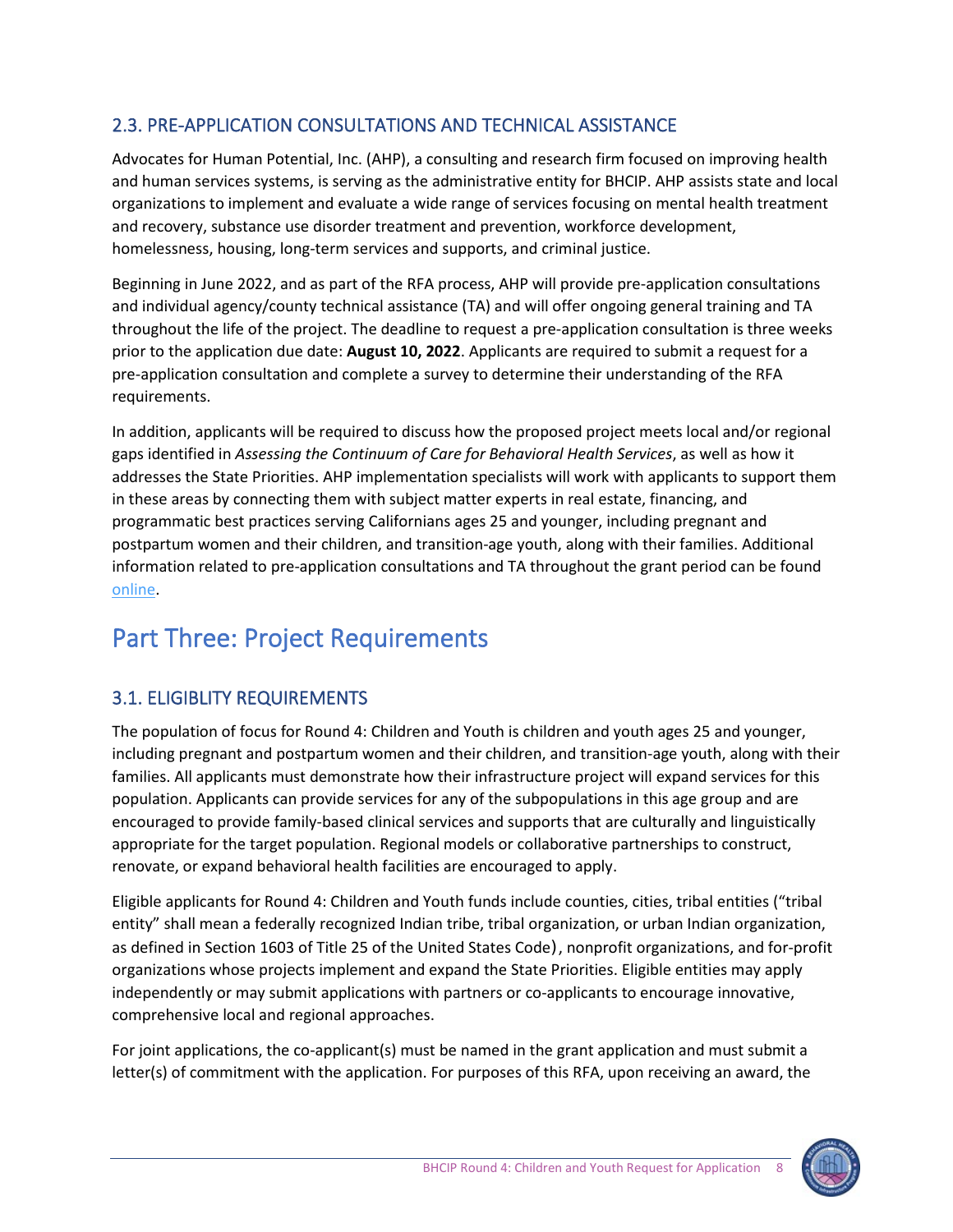eligible applicant and any co-applicant(s) will be referred to as the "grantee," both individually and collectively.

For-profit organizations that do not have prior behavioral health experience must apply with a partner, such as a nonprofit organization, tribal entity, city, or county, with the requirement that the partner organization has related prior experience, reflected in the successful development, ownership, or operation of a relevant project for the target population. A memorandum of understanding (MOU) or other agreement with the nonprofit organization, tribal entity, city, or county to confirm the organization's role in the project, including that they are working on behalf of the service provider, is also required.

Applicants must describe the payor mix for how behavioral health services will be paid for and sustained once the project construction is complete. Examples of payors include private health insurance, Medi-Cal, private pay, grants, and county funds.

Applicants must also indicate the applicable behavioral health licensing, certifications, and accreditations required by the state and/or local level to operate their program. Applicants with facilities that do not require licenses or certifications, such as community wellness centers and youth prevention centers, need to indicate this in their application. Tribal entities that are exempt from state licensing and/or requirements must describe the basis for their exemption and their plan for meeting programmatic requirements. As part of the TA that will be made available, applicants may receive information and guidance about the licensure and certification process.

A commitment to provision of behavioral health services and building use restriction for a 30-year period through a deed restriction placed on the property title is required.

Projects must advance racial equity and meet the needs of individuals from diverse backgrounds. Applicants must affirm that they will not exclude certain children and youth populations, such as those who are justice involved or in foster care.

Applicants that offer Medi-Cal behavioral health services will be expected to have a contract in place with their county to ensure the provision of Medi-Cal services once the funded facility's expansion or construction is complete. Community wellness centers and youth behavioral health prevention centers are not required to have a contract to provide Medi-Cal behavioral health services; however, they must provide services to Medi-Cal beneficiaries.

Organizational support and community engagement, including the active involvement of youth in the design of the project, is required. Insights from youth voices and the community should be included in project planning, design, implementation, and evaluation. For all applicants, organizational support and community engagement should be demonstrated by the following:

- Completion of application Form 7: Community and Youth Engagement Tracking and
- A letter of support by any of the following: county board of supervisors, county behavioral health director, county executive, city council, tribal council resolution, community stakeholders, and/or other community-based organizations as applicable.

City, nonprofit, or for-profit applicants must include a letter of support from their county behavioral health agency or, if a tribal entity, the tribal board at the time of application. The letter must indicate

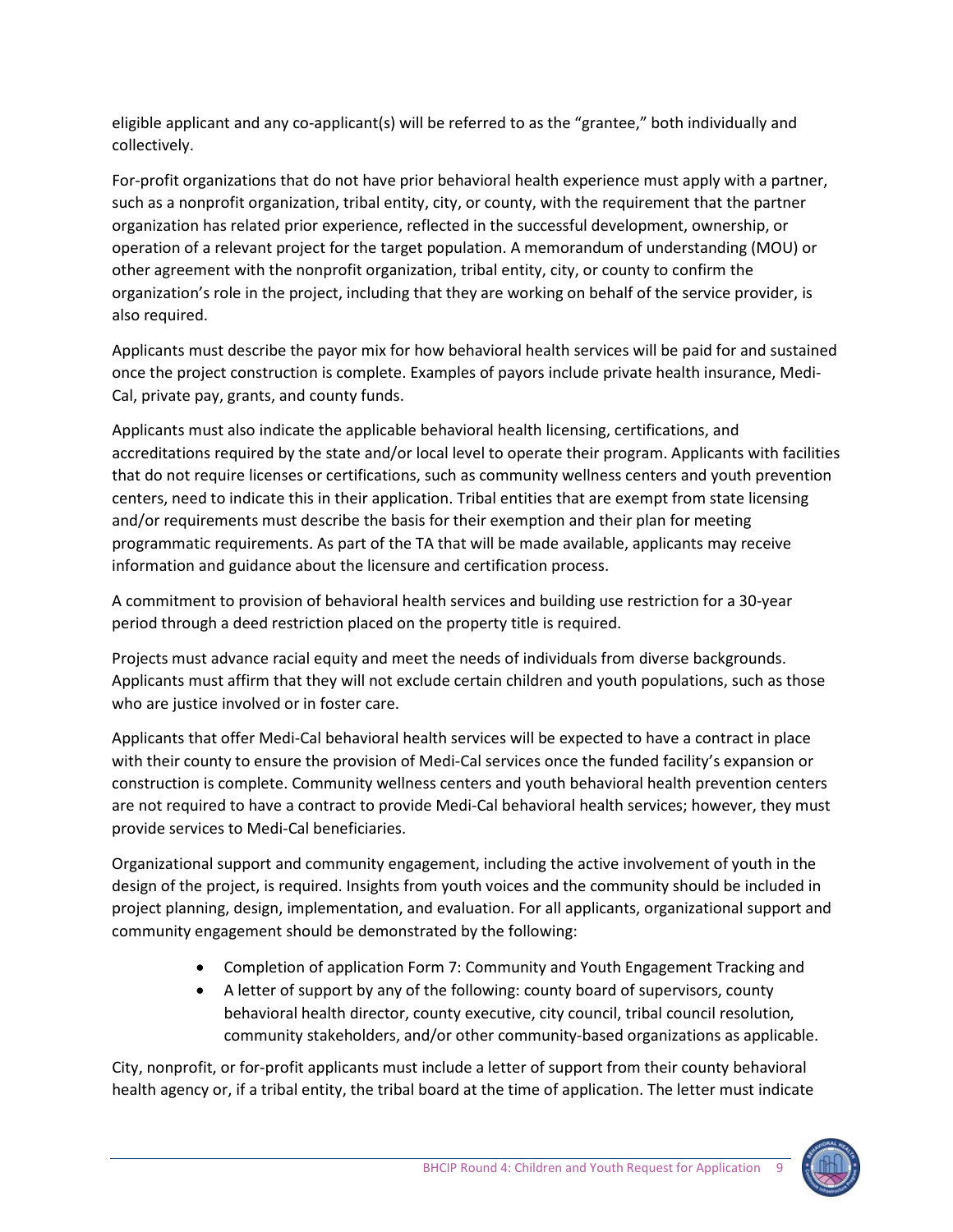that grantees that operate Medi-Cal behavioral health services will have in place a contract with their county to ensure the provision of Medi-Cal services once the financed facility's expansion or construction is complete.

School-linked health centers must submit a letter of support from the school district or county office of education and a demonstrated history of providing behavioral health services for students.

If applicable, a letter of support from the applicant's CEO and/or board must be provided.

#### <span id="page-9-0"></span>3.2. PROJECT PHASES AND ALLOWABLE COSTS

For Round 4: Children and Youth funding, three phases of project development leading up to the final phase of construction will be considered during the evaluation of each application. Applicants must be in one of the three phases; applicants in later phases of development will be scored higher. All projects must meet the minimum threshold of project readiness to be awarded grant funds. Applicant projects are considered to be in a given phase of development only after they have met all the requirements in the previous phase. Required documentation will be reviewed with each applicant during the preapplication consultation process and must be submitted as part of the application.

To be eligible for Round 4: Children and Youth funding, a project must demonstrate "project readiness." The **minimum threshold requirements** for "project readiness" are

- A sustainable business plan with (pro forma) projections of future objectives and strategies for achieving them,
- A conceptual site plan with a forecast of the developmental potential of the property,
- Stakeholder support as demonstrated by letters of support from internal boards of directors and professional/community partners,
- A demonstration of county and Medi-Cal investments to support ongoing sustainability of the behavioral health program,
- An identified match amount, and
- An initial budget—one for each phase and a total budget for acquisition and construction.

These phases are the pre-construction activities and are allowable costs. Applicants must submit documentation demonstrating the completion of each phase below in order to move ahead to the subsequent phase.

- Phase 1: Planning and pre-development
	- o Development team established; to include attorney, architect, and/or design-build team;
	- o Basis of design outlined, includes architectural and engineering narratives;
	- o Property-specific Site Investigation Report and due diligence done; and
	- o Budget with cost estimates based on site plan/drawings completed.

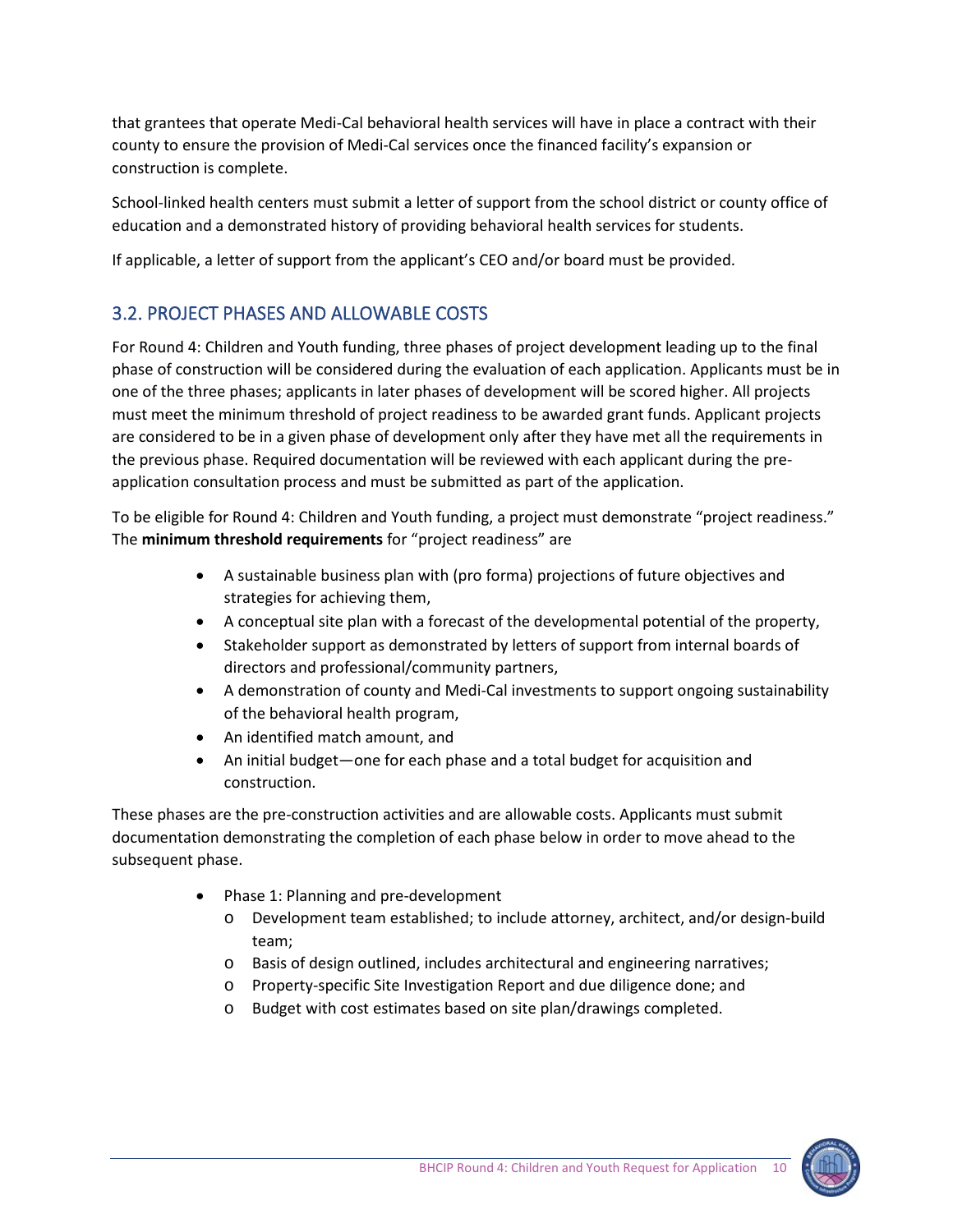- Phase 2: Design development
	- o Site control established with deed, purchase and sale agreement (PSA), option contract, letter of intent, or leasehold;
	- o Site plan established with a schematic plan with architectural and engineering specifications;
	- o Stakeholder support established as demonstrated by a letter from city/county/board of directors/tribal entity;
	- o Able to gain building permits within 6 months of funding;
	- o Able to close on land, after gaining building permits, within 6 months of funding; and
	- o Able to start construction within 6 months of funding.
- Phase 3: Shovel ready
	- o Ownership of real estate site;
	- o Preliminary plan review completed, with comments received;
	- o Construction drawings complete or near completion;
	- o General contractor (builder) selected and ready for hire;
	- o Ninety-five percent of construction drawings ready for submission for building permit;
	- o Building permit issued; and
	- o Able to start construction within no more than 60 days.
- Final Phase: Construction
	- o Projects that rehabilitate an existing structure or renovate an existing facility are allowable as long as they result in an expansion of behavioral health services for the target population. Furniture and equipment are not allowable costs.

Full funding of a proposed development project will be contingent upon completion of all three phases of development planning. The planning and pre-development phase must be completed in 90 days. Grantees must submit construction documents for building permit review within 6 months of grant award.

BHCIP funding cannot be used for the purchase of an existing behavioral health facility.

#### <span id="page-10-0"></span>3.3. ELIGIBLE FACILITIES

Facility expansion can include building or renovating a separate wing or center that serves the target population. Regional models and collaborative partnerships are strongly encouraged to apply.

The following facility types (Table 3) may be considered for project funding **only** if they are expanding behavioral health services for the population(s) indicated.

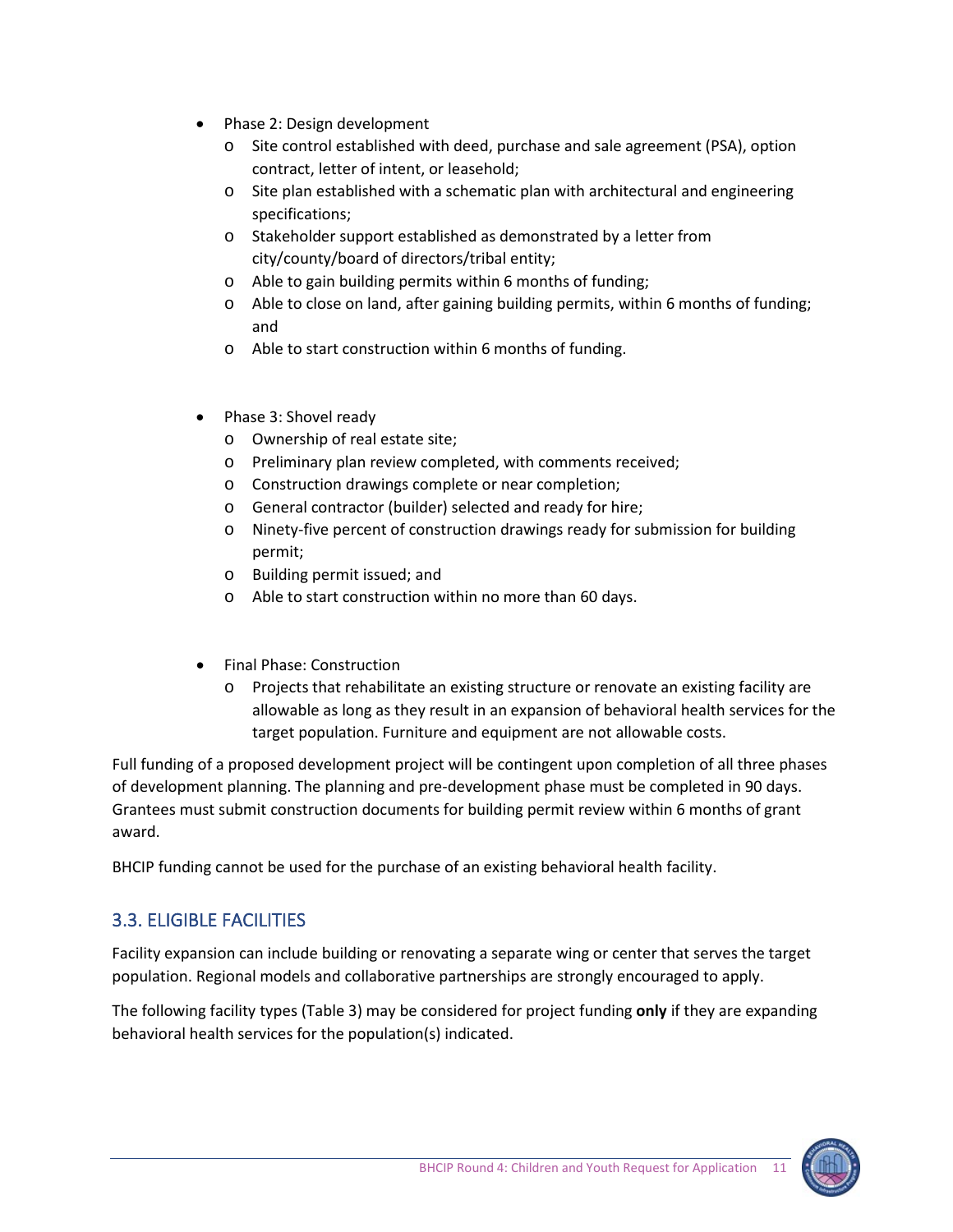|  |  |  | <b>Table 3: Eligible Facilities</b> |
|--|--|--|-------------------------------------|
|--|--|--|-------------------------------------|

| <b>Type of Facility</b>                                                                           | <b>Serving Children</b><br>(birth-18 years)                                                            | <b>Serving Transition-Age</b><br>Youth (TAY; 18-25) | <b>Serving perinatal</b><br>(pregnant and<br>postpartum women<br>and their children) |  |  |  |
|---------------------------------------------------------------------------------------------------|--------------------------------------------------------------------------------------------------------|-----------------------------------------------------|--------------------------------------------------------------------------------------|--|--|--|
| Outpatient Services (includes a variety of settings delivering clinical support services, but not |                                                                                                        |                                                     |                                                                                      |  |  |  |
| overnight residential services)                                                                   |                                                                                                        |                                                     |                                                                                      |  |  |  |
| <b>Community Mental</b>                                                                           |                                                                                                        |                                                     |                                                                                      |  |  |  |
| <b>Health Clinic</b>                                                                              | X                                                                                                      | $\boldsymbol{\mathsf{X}}$                           | X                                                                                    |  |  |  |
| (outpatient)                                                                                      |                                                                                                        |                                                     |                                                                                      |  |  |  |
| Community                                                                                         |                                                                                                        |                                                     |                                                                                      |  |  |  |
| Wellness/Prevention                                                                               | Χ                                                                                                      | X                                                   |                                                                                      |  |  |  |
| Centers                                                                                           |                                                                                                        |                                                     |                                                                                      |  |  |  |
| <b>Crisis Stabilization Unit</b>                                                                  | X                                                                                                      | $\pmb{\times}$                                      |                                                                                      |  |  |  |
| (CSU)                                                                                             |                                                                                                        |                                                     |                                                                                      |  |  |  |
| <b>Outpatient Treatment</b>                                                                       |                                                                                                        |                                                     |                                                                                      |  |  |  |
| for Substance Use                                                                                 | X                                                                                                      | X                                                   | X                                                                                    |  |  |  |
| Disorder (SUD)                                                                                    |                                                                                                        |                                                     |                                                                                      |  |  |  |
| <b>Partial Hospitalization</b>                                                                    |                                                                                                        |                                                     |                                                                                      |  |  |  |
| Program                                                                                           | X                                                                                                      | $\boldsymbol{\mathsf{X}}$                           |                                                                                      |  |  |  |
| School-Linked Health                                                                              |                                                                                                        |                                                     |                                                                                      |  |  |  |
| Centers                                                                                           | X                                                                                                      | X                                                   |                                                                                      |  |  |  |
|                                                                                                   |                                                                                                        |                                                     |                                                                                      |  |  |  |
|                                                                                                   | Residential Clinical Programs (includes a variety of settings focused primarily on delivering clinical |                                                     |                                                                                      |  |  |  |
|                                                                                                   | services; also provide shelter and support, from overnight to many days, weeks, and months)            |                                                     |                                                                                      |  |  |  |
| Adolescent Residential                                                                            |                                                                                                        |                                                     |                                                                                      |  |  |  |
| <b>Treatment Facilities for</b>                                                                   | X                                                                                                      | $\pmb{\times}$                                      |                                                                                      |  |  |  |
| Youth with SUD                                                                                    |                                                                                                        |                                                     |                                                                                      |  |  |  |
| <b>Children's Crisis</b>                                                                          |                                                                                                        |                                                     |                                                                                      |  |  |  |
| <b>Residential Programs</b>                                                                       | X                                                                                                      |                                                     |                                                                                      |  |  |  |
| (CCRPs)                                                                                           |                                                                                                        |                                                     |                                                                                      |  |  |  |
| <b>Community Treatment</b>                                                                        | Χ                                                                                                      | X                                                   | X                                                                                    |  |  |  |
| Facility (CTF)                                                                                    |                                                                                                        |                                                     |                                                                                      |  |  |  |
| <b>Perinatal Residential</b>                                                                      |                                                                                                        |                                                     |                                                                                      |  |  |  |
| <b>SUD Facilities</b>                                                                             | X                                                                                                      | $\pmb{\mathsf{X}}$                                  | $\pmb{\mathsf{X}}$                                                                   |  |  |  |
|                                                                                                   |                                                                                                        |                                                     |                                                                                      |  |  |  |
| Psychiatric Acute Care                                                                            | X                                                                                                      | X                                                   |                                                                                      |  |  |  |
| Hospital                                                                                          |                                                                                                        |                                                     |                                                                                      |  |  |  |
| Psychiatric Health                                                                                | X                                                                                                      | $\boldsymbol{\mathsf{X}}$                           |                                                                                      |  |  |  |
| Facility (PHF)                                                                                    |                                                                                                        |                                                     |                                                                                      |  |  |  |
| Short-Term Residential                                                                            |                                                                                                        |                                                     |                                                                                      |  |  |  |
| <b>Therapeutic Programs</b>                                                                       | Χ                                                                                                      |                                                     |                                                                                      |  |  |  |
| (STRTPs)                                                                                          |                                                                                                        |                                                     |                                                                                      |  |  |  |

For purposes of this funding, a community wellness/youth prevention center must focus on serving children and youth with behavioral health conditions (mental health and substance use disorders), commit to serving Medi-Cal beneficiaries, and offer some or all of the following:

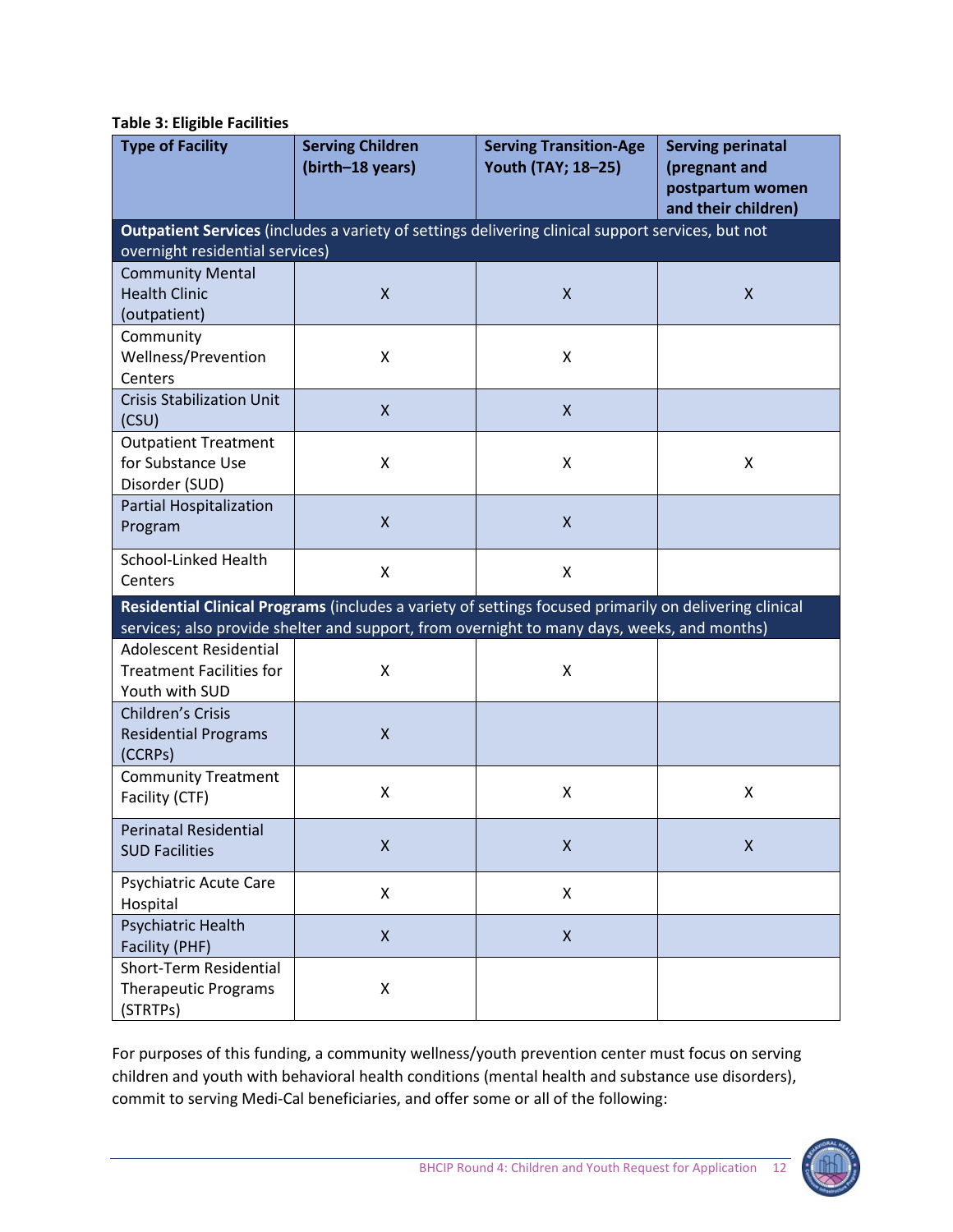- A comprehensive program of mental health services in an outpatient setting, including preventive services, screening, diagnosis, and treatment/management of behavioral health conditions
- Community support groups for people with mental health and substance use disorders, including traditional healing activities (talking circles)
- Health education and information, including family psychoeducation, focused on behavioral health
- Service navigation and enabling services such as case management/care coordination, transportation, and translation services
- Wellness classes including meditation, fitness, healthy cooking, relaxation strategies, caregiver support, cultural activities, workforce development, and community wellness events
- Youth development programming and activities
- Mentoring, peer support, and/or parenting/family management services
- Problem identification with referral to treatment if needed
- Vocational opportunities and alternative alcohol- and drug-free activities
- Behavioral health prevention coalitions and/or workgroups

A school-linked health center is a type of school-based health center (SBHC) that is located off campus and has a formal operating agreement with the partnering school. SBHCs offer a wide variety of services including primary care, behavioral health care, dental care, screening and prevention, and youth engagement activities. BHCIP will only provide funding for SBHC facilities that provide expansion of behavioral health services.

Publicly funded perinatal facilities must adhere to DHCS's Perinatal Practice Guidelines.

Facility types that are not eligible for funding:

- Correctional settings
- Schools

### <span id="page-12-0"></span>3.4. MATCH

Applicants will be required to provide matching funds as part of the project. Match requirements are set according to applicant type.

- Tribal entities = 5 percent match
- Counties, cities, and nonprofit providers = 10 percent match
- For-profit providers and/or private organizations = 25 percent match

The required match will be determined by the type(s) of applicants. For example, if a for-profit organization has a collaboration with a county, the project qualifies for the county match (10%), as long as supporting documentation is submitted.

Match in the form of cash and real property—such as equity in land or existing structures—to the real costs previously incurred by the project will be allowed. Cash is the strongest form of match. The State must approve the match source.

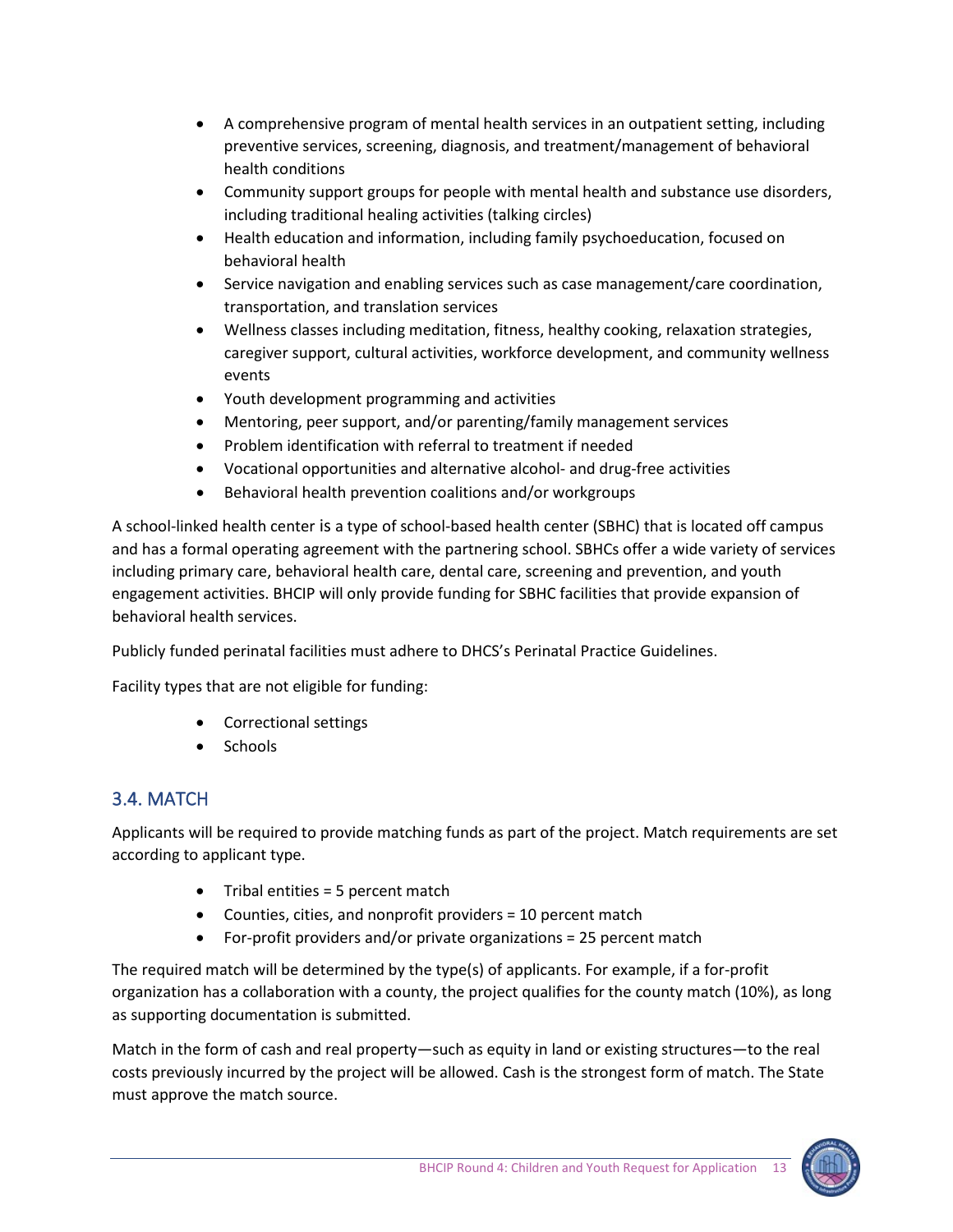Cash match may come from

- [American Rescue Plan Act \(ARPA\)](https://www.congress.gov/bill/117th-congress/house-bill/1319/text) funds granted to counties and cities,
- Local funding,
- [Mental Health Services Act \(MHSA\)](https://www.dhcs.ca.gov/services/MH/Pages/MH_Prop63.aspx) funds in the 3-year plan (considered "other local"),
- Foundation/philanthropic support,
- [Opioid settlement funds](https://oag.ca.gov/opioids) for SUD facilities,
- Loans or investments,
- Cash on hand,
- Incentive payments from managed care plans, or
- Other.

Real property appraised value for development is acceptable as match as long as that real property is the actual project sited property and the entire Assessor's Parcel Number (APN) of land is dedicated to the new development project. If an applicant has purchased the property outright and has clear title in hand and plans to construct or develop on it, the appraised value of the property as match to the grant request may be used. Examples include

- Unused government and tribal buildings,
- Buildings originally intended for another purpose,
- Surplus land,
- Government and tribal property, and
- Land trust.

The match may also be in the form of property ownership equity at the specific grant project site. Property equity match value is determined by a recent certified appraisal value (within 6 months of application), minus the outstanding loan amount (bank loan information documents required). The equation to calculate equity for match is:

certified appraisal value − outstanding loan amount = equity value

Sunk costs directly related to the development project, with documentation of paid invoices for professional services related to pre-development of the specific grant application, may also be approved as match on a case-by-case basis by the State.

All match amounts must be well documented and notarized and will be thoroughly reviewed by the State. Property valuations may or may not be approved by the State. Therefore, cash is the preferred form of match.

Services, Behavioral Health Subaccount funding, and State general funds will not be allowed as match. All match sources will be reviewed by the State prior to the awarding of funds.

### <span id="page-13-0"></span>3.5. BUDGET DEVELOPMENT

Applicants are required to submit a budget (see application attachment Form 2: Budget Template) with their Round 4: Children and Youth applications. All budgets must contain requested amounts for each phase of funding. If an applicant has a current Negotiated Indirect Cost Rate Agreement (NICRA) established with a federal cognizant agency responsible for reviewing, negotiating, and approving cost

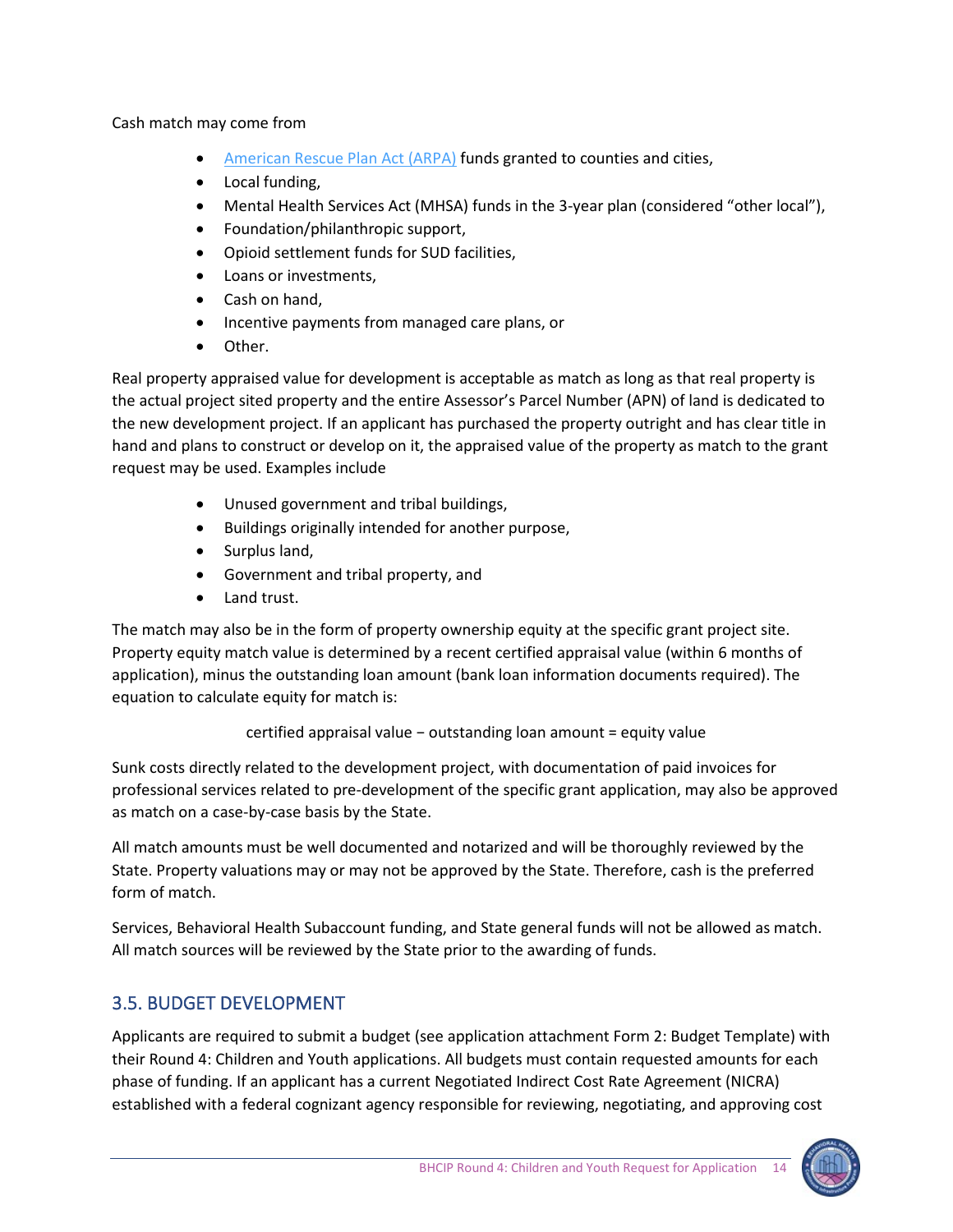allocation plans or indirect cost proposals, then the applicant may use its current NICRA as the basis for indirect costs. Alternatively, if the applicant does not have a NICRA, the applicant may elect to use a rate of 10 percent of the modified total direct costs pursuant to 2 CFR 200.414(f).

### <span id="page-14-0"></span>3.6. ACCESSIBILITY AND NON-DISCRIMINATION

All developments shall adhere to the accessibility requirements set forth in California Building Code Chapters 11A and 11B and the Americans with Disabilities Act, Title II. In addition, developments shall adhere to either the Uniform Federal Accessibility Standards (UFAS), 24 CFR Part 8, or the U.S. Department of Housing and Urban Development's (HUD) modified version of the 2010 ADA Standards for Accessible Design (Alternative 2010 ADAS), HUD-2014-0042-0001, 79 FR 29671 (5/27/14) (commonly referred to as "the Alternative Standards" or "HUD Deeming Memo"). Accessible units shall, to the maximum extent feasible and subject to reasonable health and safety requirements, be distributed throughout the project and be available in a sufficient range of sizes and amenities consistent with 24 CFR Part 8.26.

Grantees shall adopt a written nondiscrimination policy requiring that no person shall, on the grounds of race, color, religion, sex, gender, gender identity, gender expression, sexual orientation, marital status, national origin, ancestry, familial status, source of income, disability, age, medical condition, genetic information, citizenship, primary language, immigration status (except where explicitly prohibited by federal law), justice system involvement (except where explicitly required by law), or arbitrary characteristics, be excluded from participation in, be denied the benefits of, or be subjected to discrimination under, any project or activity funded in whole or in part with funds made available pursuant to this RFA. Nor shall all other classes of individuals protected from discrimination under federal or state fair housing laws, individuals perceived to be a member of any of the preceding classes, or any individual or person associated with any of the preceding classes be excluded from participation in, be denied the benefits of, or be subjected to discrimination under any project or activity funded in whole or in part with funds made available pursuant to this RFA.

Grantees shall comply with the requirements of the Americans with Disabilities Act of 1990, the Fair Housing Amendments Act, the California Fair Employment and Housing Act, the Unruh Civil Rights Act, Government Code Section 11135, Section 504 of the Rehabilitation Act of 1973, and all regulations promulgated pursuant to those statutes, including 24 CFR Part 100, 24 CFR Part 8, and 28 CFR Part 35.

### <span id="page-14-1"></span>3.7. STATE AND FEDERAL PREVAILING WAGE

A project funded by a BHCIP grant is a "public works" project if the applicant intends to use the BHCIP funds for the "[c]onstruction, alteration, demolition, installation, or repair" of a building or structure (Cal. Lab. Code Section 1720(a); Cal. Lab. Code Section 1750(b)(1)). Applicants using BHCIP grants to fund public works are subject to California's prevailing wage and working hours laws (Division 2, Part 7, Chapter 1 of the California Labor Code) and the applicant's project is subject to compliance monitoring and enforcement by the Department of Industrial Relations (Cal. Lab. Code Section 1771.4(a)(1)).

Applicants must complete Form 5: Applicant's Certification of Prevailing Wage as a part of the application process. If DHCS selects an applicant to receive a BHCIP grant and the applicant is using the grant to fund a public works project, then the applicant shall submit a Certification of Compliance that

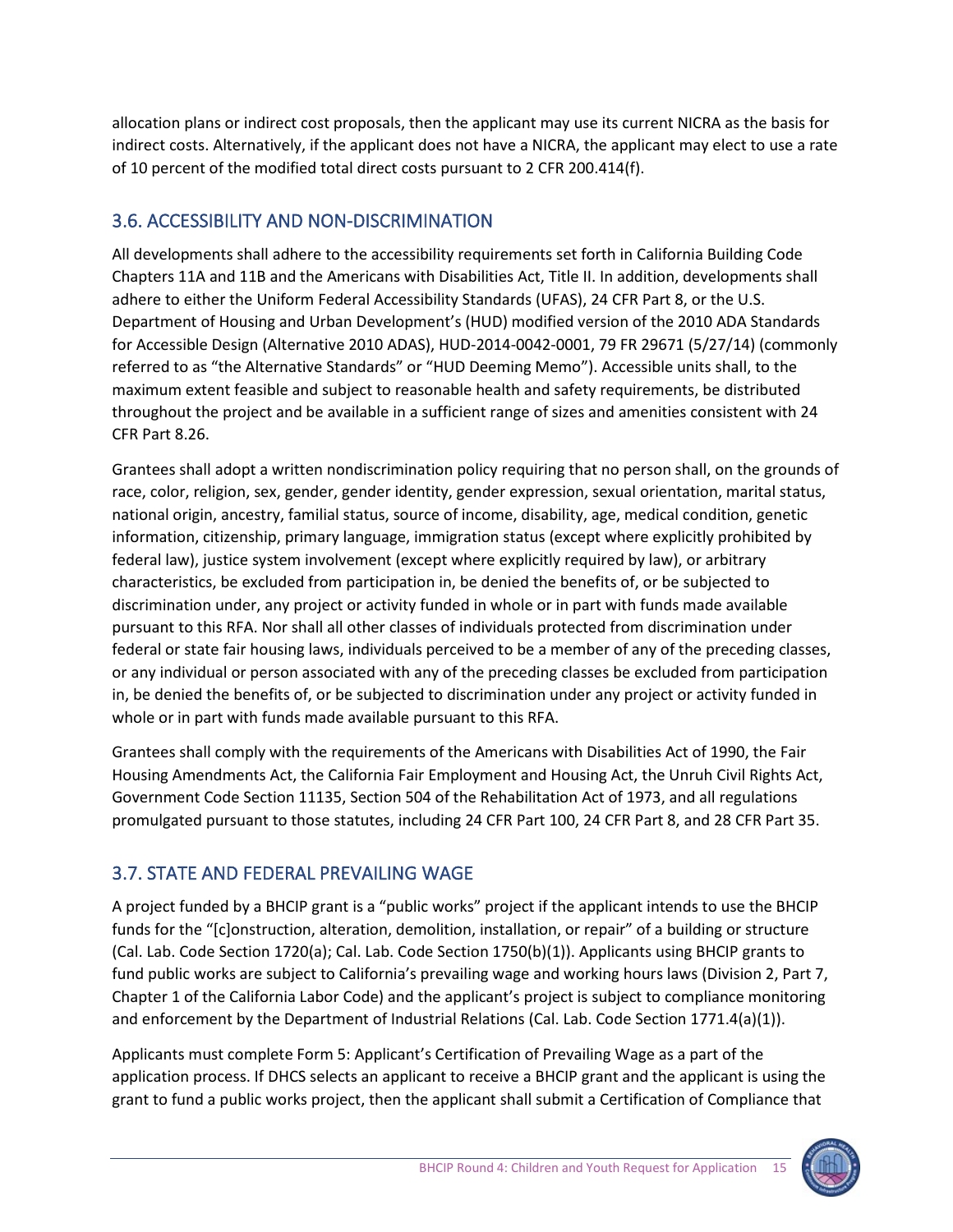includes an attestation from the contractor certifying that the contractor will comply with California's prevailing wage and working hours laws (including posting job notices, as required by Labor Code Section 1771(a)(2)). The Certification of Compliance shall also state that the contractor will maintain its labor records in compliance with all applicable state laws (Cal. Lab. Code Section 1776) and shall make all labor records available to the Department of Industrial Relations and any other applicable enforcement agencies upon request (Cal. Lab. Code Section 1771.4(a)(3)). The Certification of Compliance shall be signed by the general contractor(s) and the applicant.

If DHCS selects an applicant to receive a BHCIP grant and the applicant is not using the grant to fund a public work, then the applicant shall submit a Certification of Inapplicability to DHCS explaining why the project is not a public work as defined by California Labor Code Section 1720. The Certification of Inapplicability shall be signed by the general contractor(s) and the applicant.

#### <span id="page-15-0"></span>3.8. EXEMPTIONS

In accordance with California Welfare and Institutions Code sections 5960.3 and 18997.97(l), projects funded by a BHCIP grant are

- 1. Deemed to be consistent with and in conformity with any applicable local plan, standard, or requirement;
- 2. Deemed to be allowed as a permitted use within the zone in which the structure is located; and
- 3. Not subject to a conditional use permit, discretionary permit, or any other discretionary reviews or approvals.

### <span id="page-15-1"></span>3.9. CALIFORNIA ENVIRONMENTAL QUALITY ACT (CEQA) EXEMPTION

CEQA shall not apply to a project funded by BHCIP if that project meets the requirements outlined in California Welfare and Institutions Code Section 5960.3(b). Applicants shall determine if they meet the requirements outlined in Section 5960.3(b) to qualify for the exemption from CEQA. And, in accordance with Section 5960.3(c), if an applicant determines that it qualifies for the exemption from CEQA, then the applicant shall file a Notice of Exemption with the Office of Planning and Research and the clerk of the county in which the project is located in the manner specified in subdivisions (b) and (c) of Section 21152 of the Public Resources Code, and the applicant shall provide DHCS with a copy of the filed Notice of Exemption. If the applicant determines that CEQA applies to its project, the applicant shall provide DHCS with copies of all appropriate documentation demonstrating the project's compliance with CEQA once the applicant has received project approval.

DHCS is not responsible for determining if applicants meet the CEQA exemption requirements set forth in Section 5960.3(b). Furthermore, DHCS is not responsible for filing a Section 5960.3(c) Notice of Exemption on behalf of an applicant.

#### <span id="page-15-2"></span>3.10 LOW-RENT HOUSING PROJECT EXEMPTION

In accordance with California Welfare and Institutions Code sections 5960.35(b)(1) and 18999.98, a project funded with a BHCIP grant shall not be considered a "low-rent housing project," as defined in

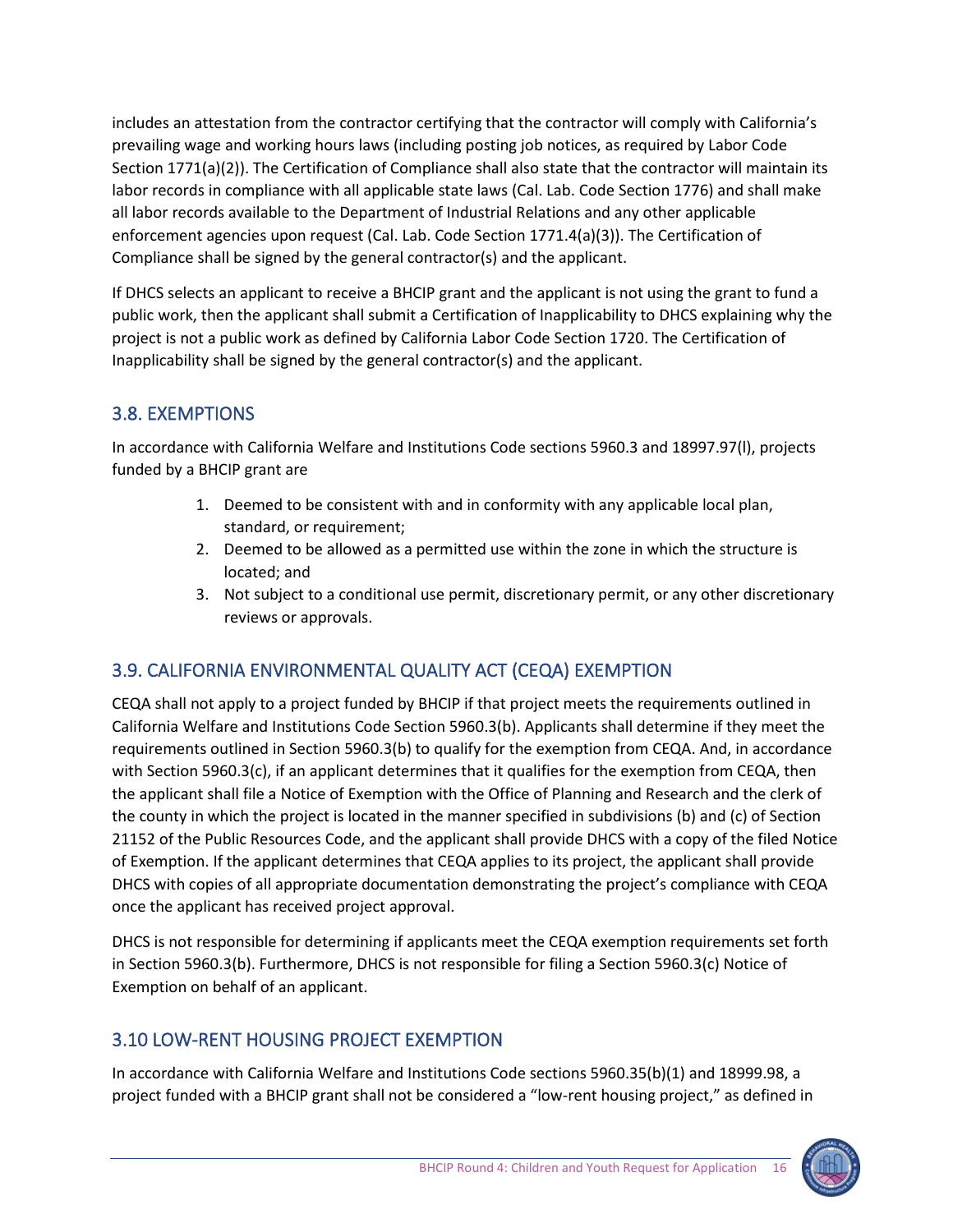Section 1 of Article XXXIV of the California Constitution, if the project meets any one of the following criteria:

- 1. The project is privately owned housing, receiving no ad valorem property tax exemption, other than exemptions granted pursuant to subdivision (f) or (g) of Section 214 of the Revenue and Taxation Code, not fully reimbursed to all taxing entities, and not more than 49 percent of the dwellings, apartments, or other living accommodations of the project may be occupied by persons of low income;
- 2. The project is privately owned housing, is not exempt from ad valorem taxation by reason of any public ownership, and is not financed with direct long-term financing from a public body;
- 3. The project is intended for owner-occupancy, which may include a limited-equity housing cooperative as defined in Section 50076.5 of the Health and Safety Code, or cooperative or condominium ownership, rather than for rental-occupancy;
- 4. The project consists of newly constructed, privately owned, one-to-four-family dwellings not located on adjoining sites;
- 5. The project consists of existing dwelling units leased by the state public body from the private owner of these dwelling units;
- 6. The project consists of the rehabilitation, reconstruction, improvement or addition to, or replacement of, dwelling units of a previously existing low-rent housing project, or a project previously or currently occupied by lower-income households, as defined in Section 50079.5 of the Health and Safety Code; or
- 7. The project consists of the acquisition, rehabilitation, reconstruction, improvement, or any combination thereof, of a project which, prior to the date of the transaction to acquire, rehabilitate, reconstruct, improve, or any combination thereof, was subject to a contract for federal or state public body assistance for the purpose of providing affordable housing for low-income households and maintains, or enters into, a contract for federal or state public body assistance for the purpose of providing affordable housing for low-income households.

If a project funded with a BHCIP grant is a "low-income housing project" as defined by Section 1 of Article XXXIV of the California Constitution but does not meet any of the criteria listed above, then the applicant shall comply with the requirements set forth in that section of the California Constitution.

## <span id="page-16-0"></span>Part Four: Award Scoring and Process

### <span id="page-16-1"></span>4.1. APPLICATION SCORING CRITERIA

BHCIP is a competitive application process and DHCS will only fund projects from applicants that are in good standing with all local, county, state, and federal laws and requirements. Funding decisions will be based on a variety of factors, including the phase of development at the time of application, the extent to which the project expands behavioral health services for the target population exclusively, and the degree to which the project addresses gaps in services for the population. Applicants who are in later phases of development (see Section 3.2) at the time of application will be scored higher.

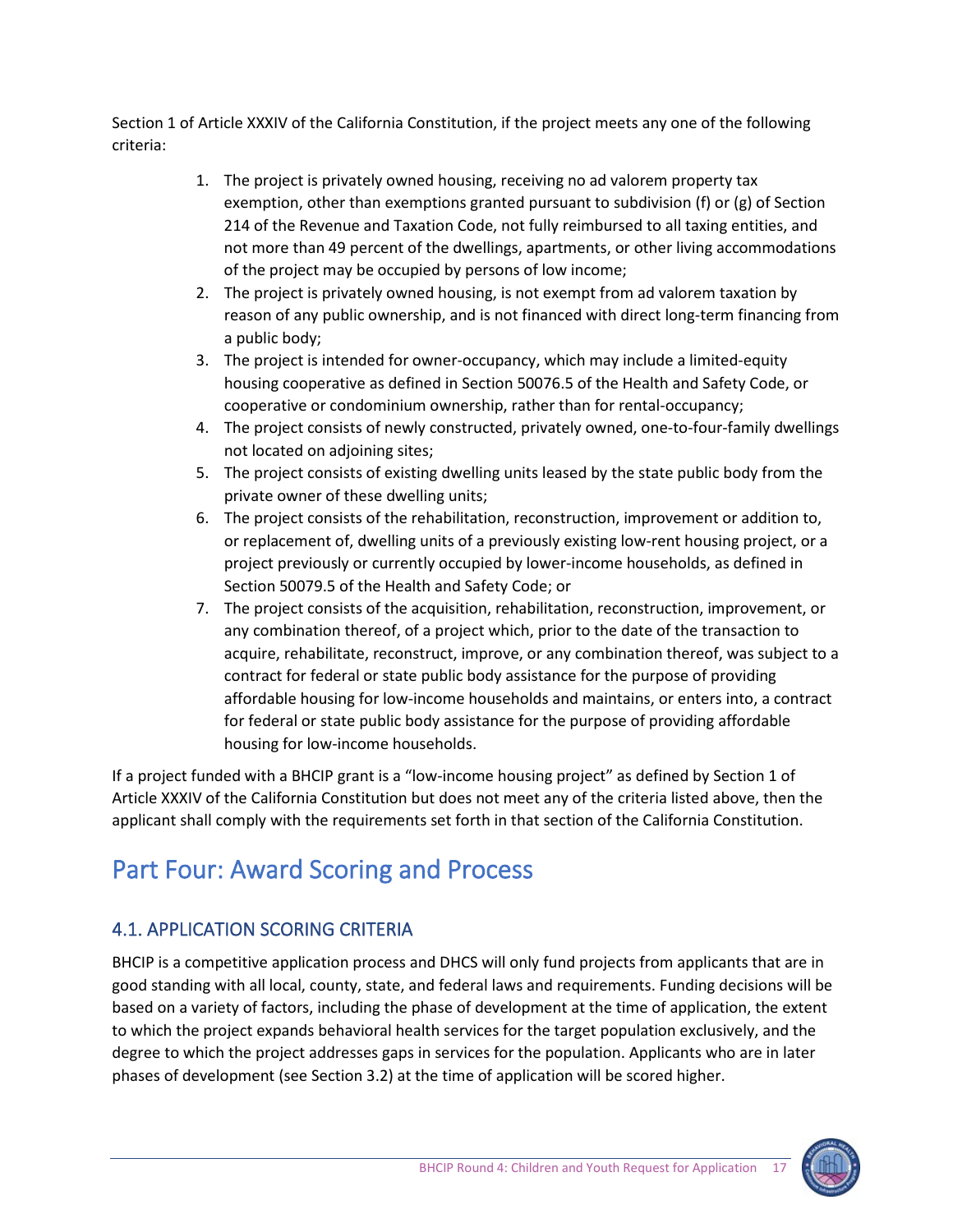At a minimum, applicants must provide a full and complete application and meet the following criteria to be considered for award:

- Demonstrate expansion of services for children and youth ages 25 and younger and pregnant/postpartum women and their children;
- Demonstrate match;
- Request a pre-application consultation by the deadline of August 10, 2022;
- Attest that the project will meet federal, state, and local laws;
- Demonstrate the capacity to complete project development and expend funds on time and on budget;
- Align with the State Priorities described in Section 1.1, above;
- Align with needs and gaps described in the statewide assessment, *Assessing the Continuum of Care for Behavioral Health Services in California*;
- Budget reasonable proposed costs for the facility type and scope of rehabilitation or renovations proposed;
- Demonstrate long-term sustainability for the proposed project; and
- Propose an increase in the number of persons to be served by the expansion.

### <span id="page-17-0"></span>4.2. AWARD PROCESS

Successful applicants will receive a conditional award email with a Standard Agreement Contract from AHP, the BHCIP administrative entity. The agreement must be signed, returned, and fully executed with AHP before initial funding will be awarded. Depending on the applications received, their project locations, allowable expenditures, amounts of funds requested, and funding available, DHCS may choose to fund only part of an application. In that case, DHCS would reach out to the potential awardee to determine their interest in receiving a smaller amount than originally requested.

Funds awarded pursuant to the project must be used to supplement, and not supplant, other funding available from existing local, state, or federal programs or from grants with similar purposes. Funding may not be used for "reimbursement." Only those costs that can be associated with completing the project would be eligible costs as noted in Section 3.2.

Applications that are not funded during Round 4: Children and Youth may be considered for future funding rounds, subject to the requirements and priorities of those rounds. TA will be available to help applicants explore future BHCIP funding rounds, as well as other potential sources of funds to support the proposed projects.

### <span id="page-17-1"></span>4.3. APPEALS

California law does not provide a protest or appeal process against award decisions made through an informal selection method. Applicants submitting a response to this RFA may not protest or appeal the award. All award decisions made by DHCS shall be final.

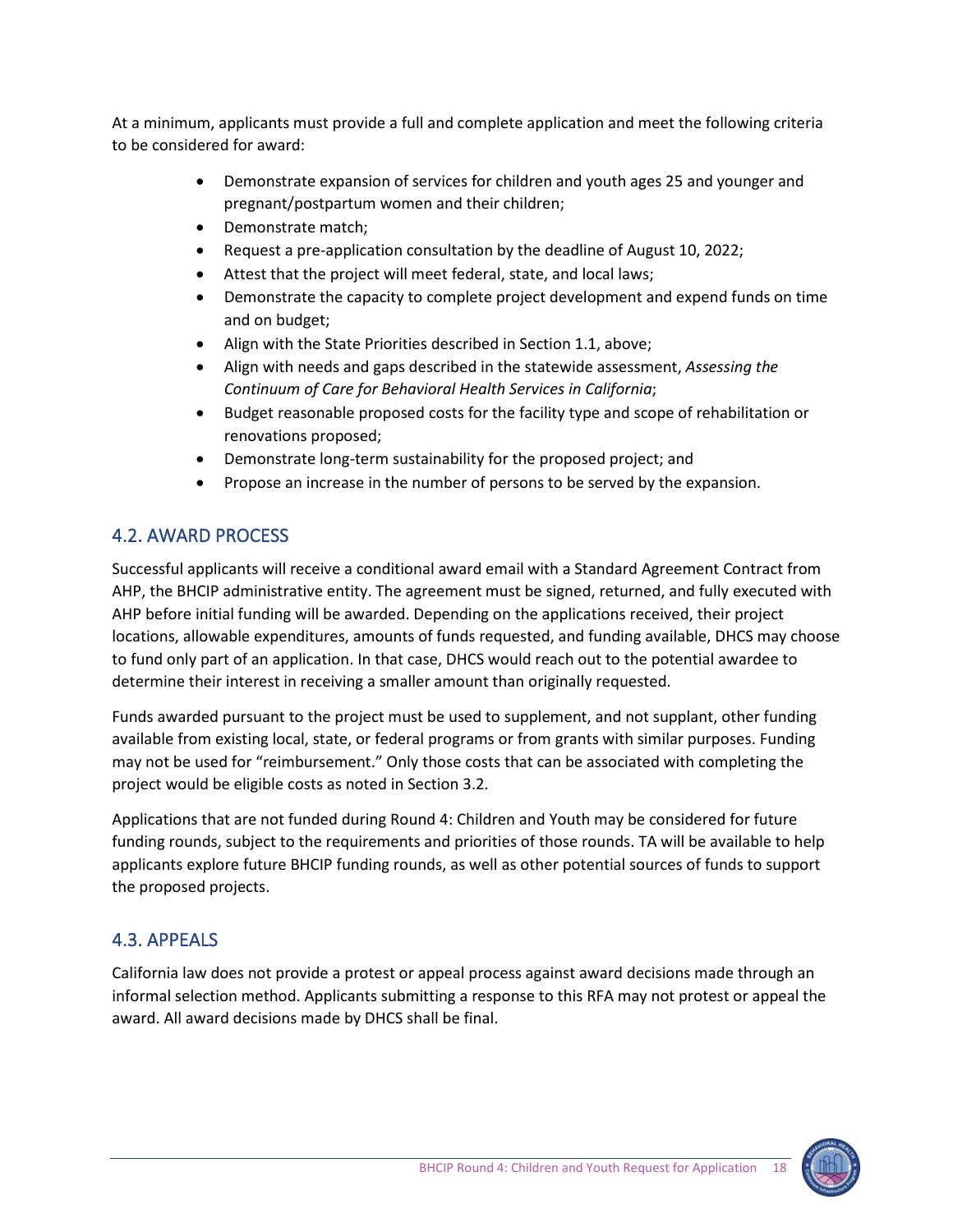## <span id="page-18-0"></span>Part Five: Project Operations

#### <span id="page-18-1"></span>5.1. PROJECT OVERSIGHT AND REPORTING

As specified by DHCS and upon request, grantees shall provide progress reports in connection with the approved timeline, statement of work (SOW), and budget and any updates to the timeline for completion of the project. The progress reports should include the project's completion milestones and any updates or substantial changes. Grantees shall promptly notify DHCS of any changes in grantee organization, authorization, or capacity. This information will be outlined in the Standard Agreement.

Grantees are required to meet state financial and administrative reporting requirements and submit data through an online grantee portal. Reporting requirements will include quarterly reports and a final report. The annual report will be due no later than January 31 for the prior calendar year of January 1 to December 31. Funding will be contingent upon provision of timely submission of data and reporting. These requirements will be fully detailed upon award.

In addition to the foregoing, each grantee shall submit to DHCS periodic reports, updates, and information as deemed necessary by DHCS to monitor compliance and/or perform project evaluation. Any requested data or information shall be submitted in electronic format in a format provided by DHCS.

Additional reporting requirements may be required by DHCS for up to 30 years after completion of project construction.

#### <span id="page-18-2"></span>5.2. DISBURSEMENT OF GRANT FUNDS

The Standard Agreement Contract will set forth the general conditions for disbursement. Once the Standard Agreement between the grantee and AHP is fully executed, grantees can authorize work to begin on their project. Disbursement of funds will follow a standard 30-day draw period and 45-day payment cycle for work completed. The grantee will submit to the draw authority invoices for work completed over the previous 30 days. The draw authority will review the draw request, approve the invoices for work completed, and issue approval for disbursement of funds to the grantee. The grantee will then be responsible for paying invoices in a timely manner, and within 45 days of initial submission of invoices to the draw authority. Subsequent funding for construction will be released following site inspections and once draw requests for work completed and invoices have been submitted for the previous 30-day period.

AHP will closely monitor progress on construction and will track and review all schedules, change orders, and contingency expenses. Grantees will be responsible for submitting invoices, revised budgets, and schedules to AHP for approval. Grantees must ensure that expenses are allowable under the contract and will be expected to provide sufficient backup documentation. Grantees are responsible for ensuring that their project is on schedule and on budget and will be responsible for cost overruns. Additional details regarding the funding and disbursement process will be provided upon award.

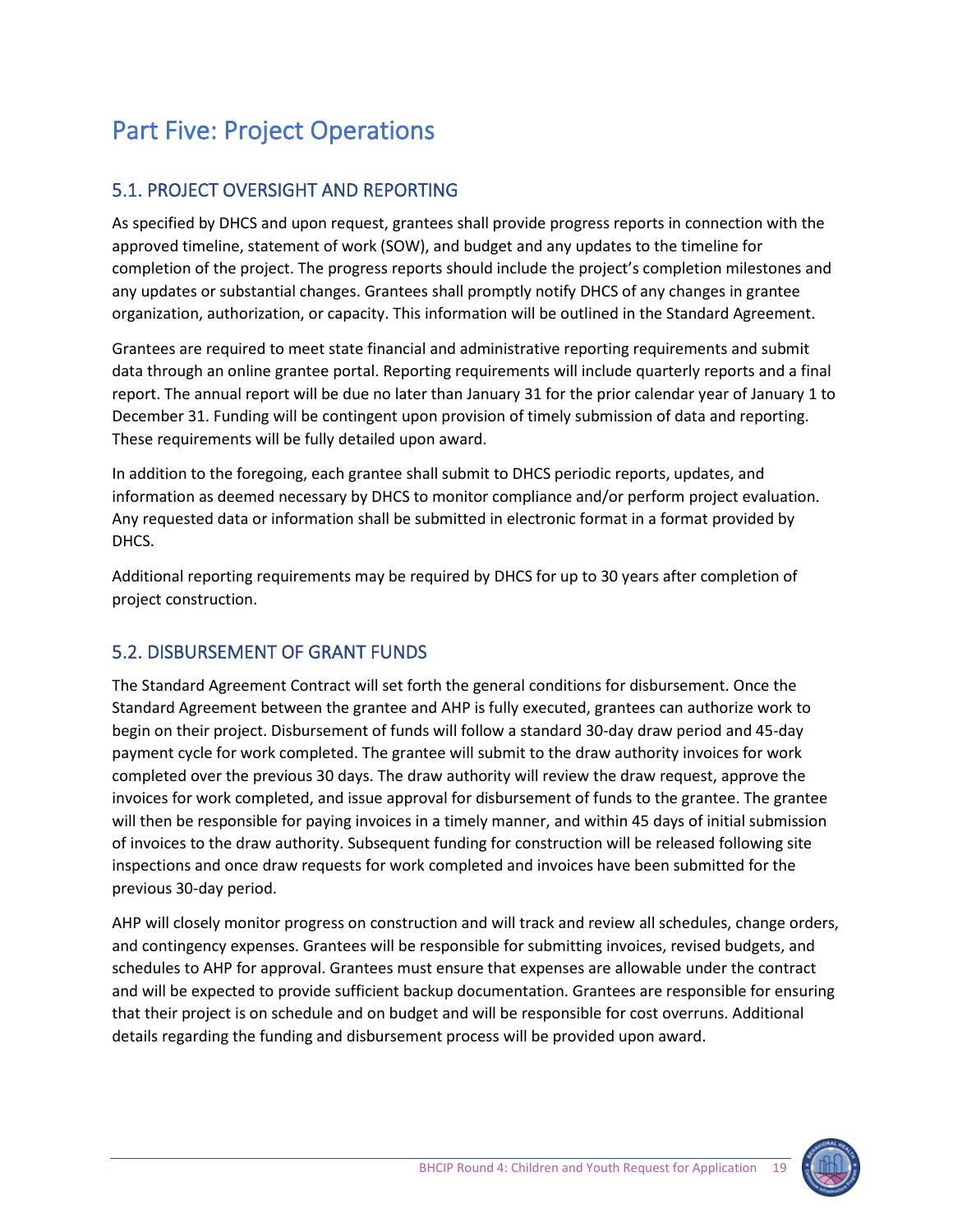## <span id="page-19-0"></span>Part Six: Attachments

Applicants must include all of the following attachments with the application.

Form 1: Application Questions

Description: Application questions and related documents for Round 4: Children and Youth

- Letter(s) of support
- Any preliminary site plans, design drawings, or construction drawings for the proposed project— these may include schematic designs, architectural drawings, construction blueprints, and/or other renderings (please limit each file size to less than 20 MB)
- Resumes of the development team that developed the design/construction plans
- A copy of all executed contracts for hire related to your project's development team (lawyer, construction manager, development manager, architect, consultants, contractor, etc.)
- A certified appraisal and a bank loan document, if identifying a real property contribution for match
- A valid Rough Order of Magnitude (ROM) cost estimate, if no construction plan is yet in place
- If applicable, Form 8: Schematic Design Checklist

#### Form 2: Budget Template

Description: Pre-formatted template for all costs related to the project, including match

- Form 3: Development Team Information Description: Information on development team, including contact information and previous experience
- Form 4: Design, Acquisition, and Construction Milestone Schedule Description: Schedule for achieving design, acquisition, and construction milestones
- Form 5: Applicant's Certification of Prevailing Wage (inclusion in estimated budget) Description: Certification with an attestation from the contractor that the contractor will comply with California's prevailing wage and working hours laws
- Form 6: Applicant's Certification of Funding Terms Description: Certification that the applicant will receive, expend, and administer all funds received under this initiative pursuant to the terms outlined
- Form 7: Community and Youth Engagement Tracking Description: Table to list community and youth engagement activities

Form 8: Schematic Design Checklist